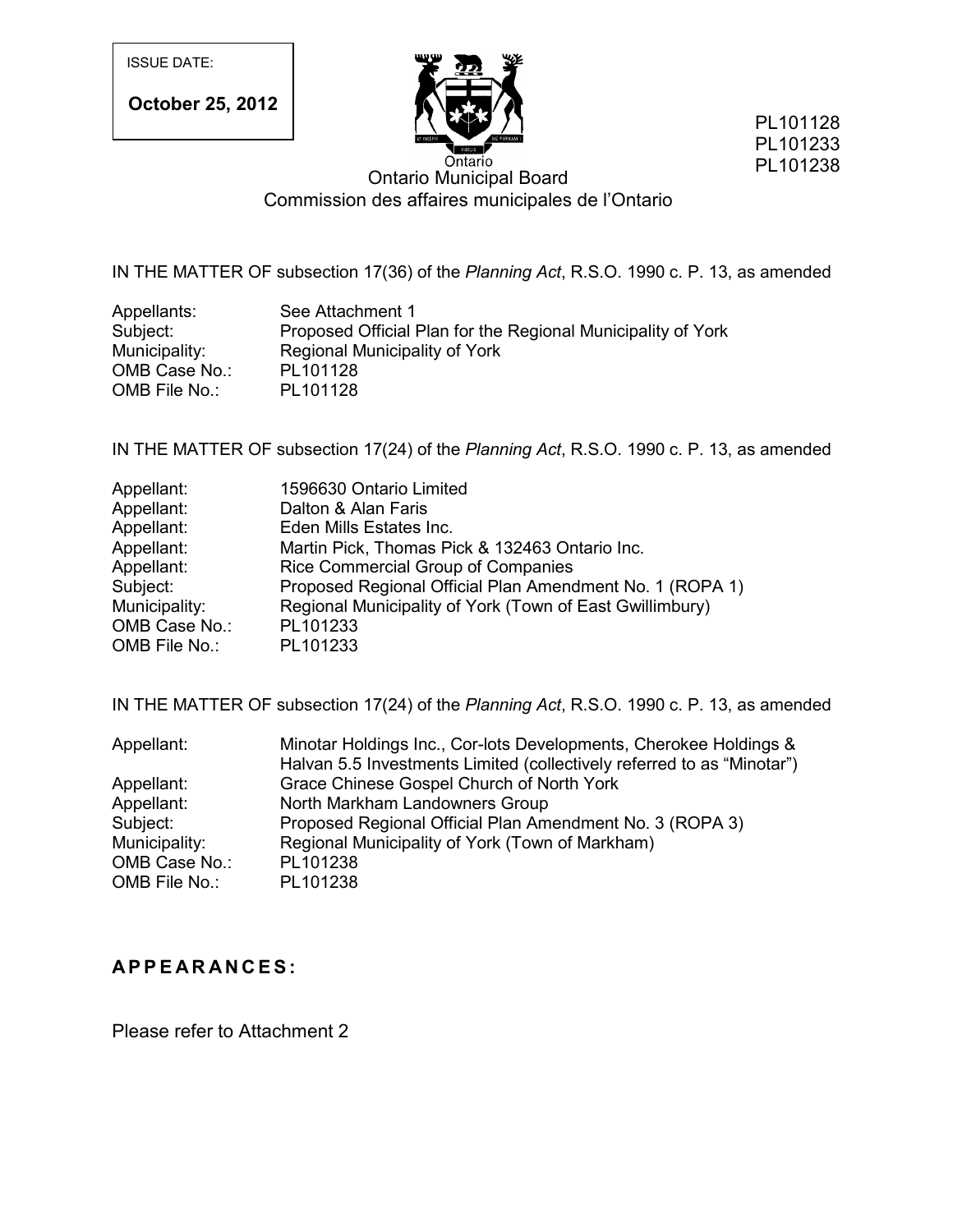## **MEMORANDUM OF ORAL DECISIONS AND ORDERS OF THE BOARD ARISING FROM THE PREHEARING CONFERENCES ON SEPTEMBER 21, 2012 AND OCTOBER 12, 2012**

[1] Two important milestones for these proceedings have been reached during these prehearing conferences (PHCs).

[2] Firstly, the Region's motion for partial approval of its transit/transportational policies was addressed on September 21, 2012. The Board gave approval in principle subject to the three caveats delineated and with the exception of one policy, being policy 7.2.50, which remains under region-wide appeal. The requisite orders were sought at the PHC session on October 12, 2012. On that date, the Region's request for approval of ROPA 3 transit/transportation companion policies in the form of Exhibits 92 A, and the Region's request for approval of transit/transportation policies in the form and as set out in Exhibit 92 were granted by the Board. Based on the submission of counsel and the requisite affidavits filed, the Board is satisfied that they should be so granted. Stand-alone Board orders will be issued by the Board separately in these formats as its wont.

[3] Secondly, with the assistance of the Board's mediator, the Region had been able to reach settlements with all five of the ROPA 1 appellants. These settlements are reflected in Minutes of Settlement that were submitted to the Board as exhibits at the PHC on September 21, 2012. The proposed order for approval of Amendment 1 has been circulated and served. No objection has come forth. An affidavit for service has been filed with the Board as Exhibit 88. The only responses submitted to the Board to the proposed order are positive in nature. The amendment has had inputs and assent from the Town of East Gwillimbury. The affidavit materials also set out in full the planning opinions that the proposed Urban Expansion, specifically in the two areas identified are appropriate, accord with good planning principle and consistent with the ROP-2010 and the adopted, but unapproved, Town of East Gwillimbury Official Plan. Above all, it complies with and is consistent with the Provincial Policy Statements and all the relevant provincial plans, including the Growth Plan and the Lake Simcoe Conservation Plan. The Board in principle approved the amendment to ROPA 1 as requested on October 12, 2012.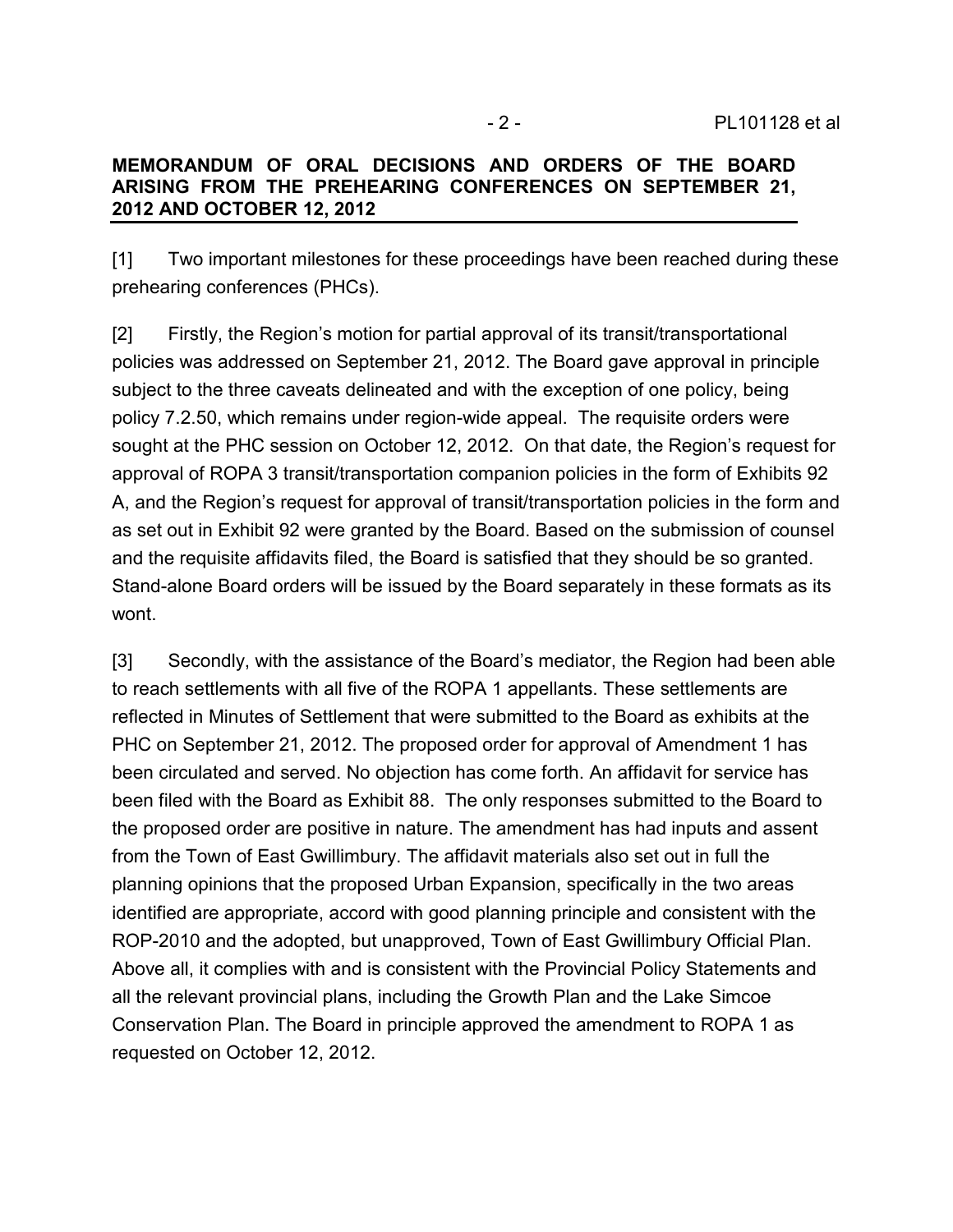[4] However, before the requisite order can be issued, a number of nuanced and detailed matters need to be ironed out and specific conveyances attended to. Accordingly, the requisite order will be brought forth for approval at the next PHC on November 19, 2012, if these details are satisfied. Again the Board will issue separate stand-alone order if all the requisite matters are satisfactorily attended to.

[5] Organization of the up-coming hearing was canvassed with the Board.

[6] It is now clear that given the mediation efforts thus far and what is anticipated to be completed, the hearing time needed for Phase 1 will be shrunk and Phases 2 & 3 may be shortened and perhaps merged. The hearing for Phase 1 will commence on **January 14, 2013** at **10 a.m.** at:

## **655 Bay Street, 16th Floor Toronto, ON**

Four( 4) weeks have been set aside.

[7] A more up-to-date procedural order is expected to be filed with the Board either on the November 19, 2012 PHC or on consent subsequently. The procedural order will indicate the agreed exchange dates for Phase 1 as well as other sundry matters that are necessary. Because of its importance, the procedural order will be a stand-alone order. As these proceedings continue, subsequent amendment orders may follow as the needs arise.

[8] Thus far, the Region has filed with the Board two versions of the consolidated Official Plans as partial approvals progress respectively on these two dates of the PHCs. It is a wondrous house-keeping practice as these versions will become accurate time-markers for the future users. Future planning life will be made less argumentative as a result of such a practice.

[9] If there is a need for further mediation, the Board encourages all parties to make their requests before the end of November, so that counsel for the Region can respond. The Board wants to emphasise the importance of this last call as the preparation for hearing will be geared up on every front and in very short order. As soon as the requisite mobilisation is to start, the conciliation climate will end. Every counsel, not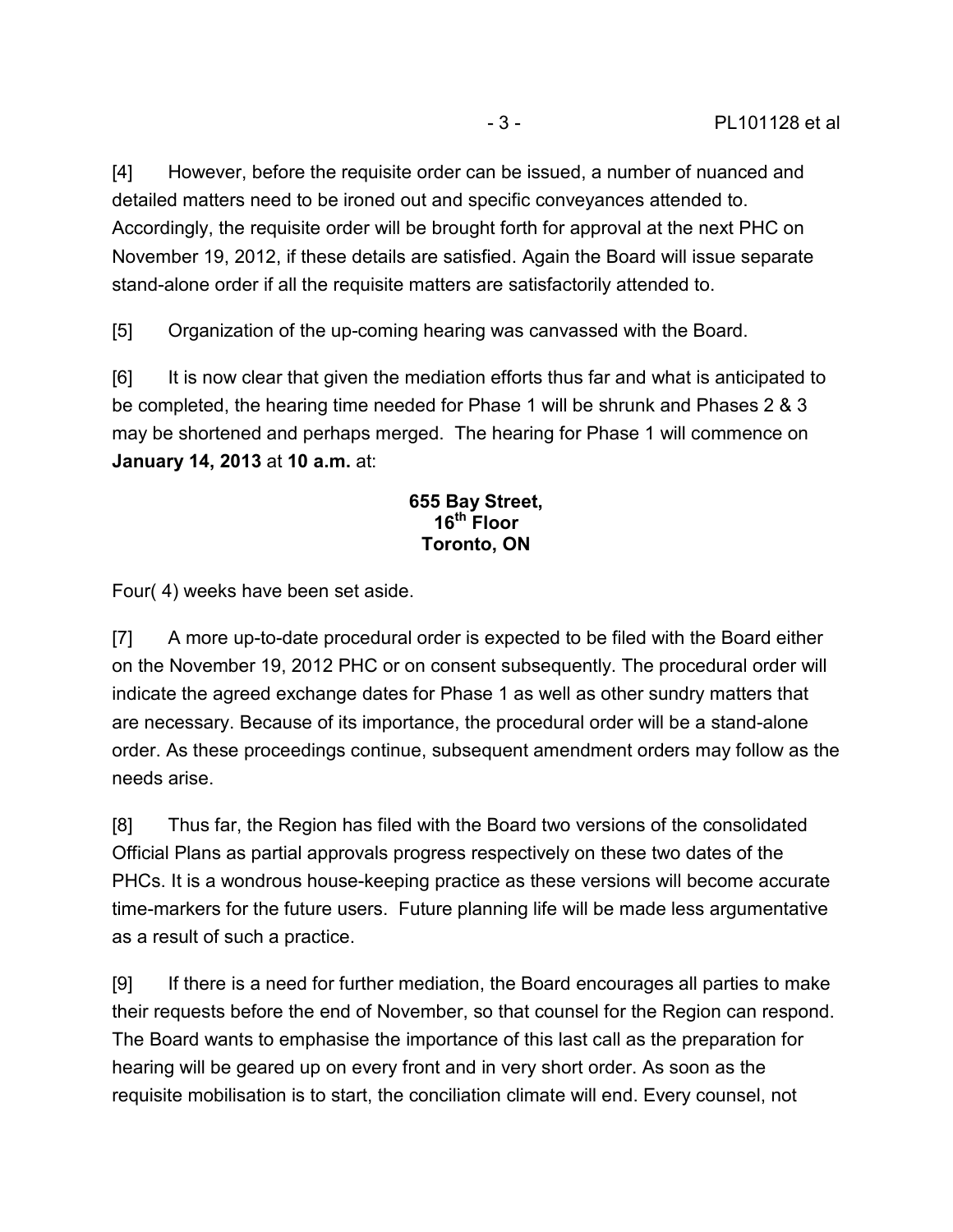having resolved or considered settlement, is directed by the Board to consult its client urgently for a last check with reality: a bird in hand is always worth more than those dreamy ones in the bush.

[10] There will be two( 2) more PHCs:

1. **October 23, 2012** for the CMHC motion at **10:00 a.m.** at

## **655 Bay Street, 16th Floor Toronto, ON**

2. **November 19, 2012** at **10 a.m.** at

**655 Bay Street, 16th Floor Toronto, ON** 

"S.W. Lee"

S.W.LEE ASSOCIATE CHAIR

"K. Hussey"

K. HUSSEY VICE-CHAIR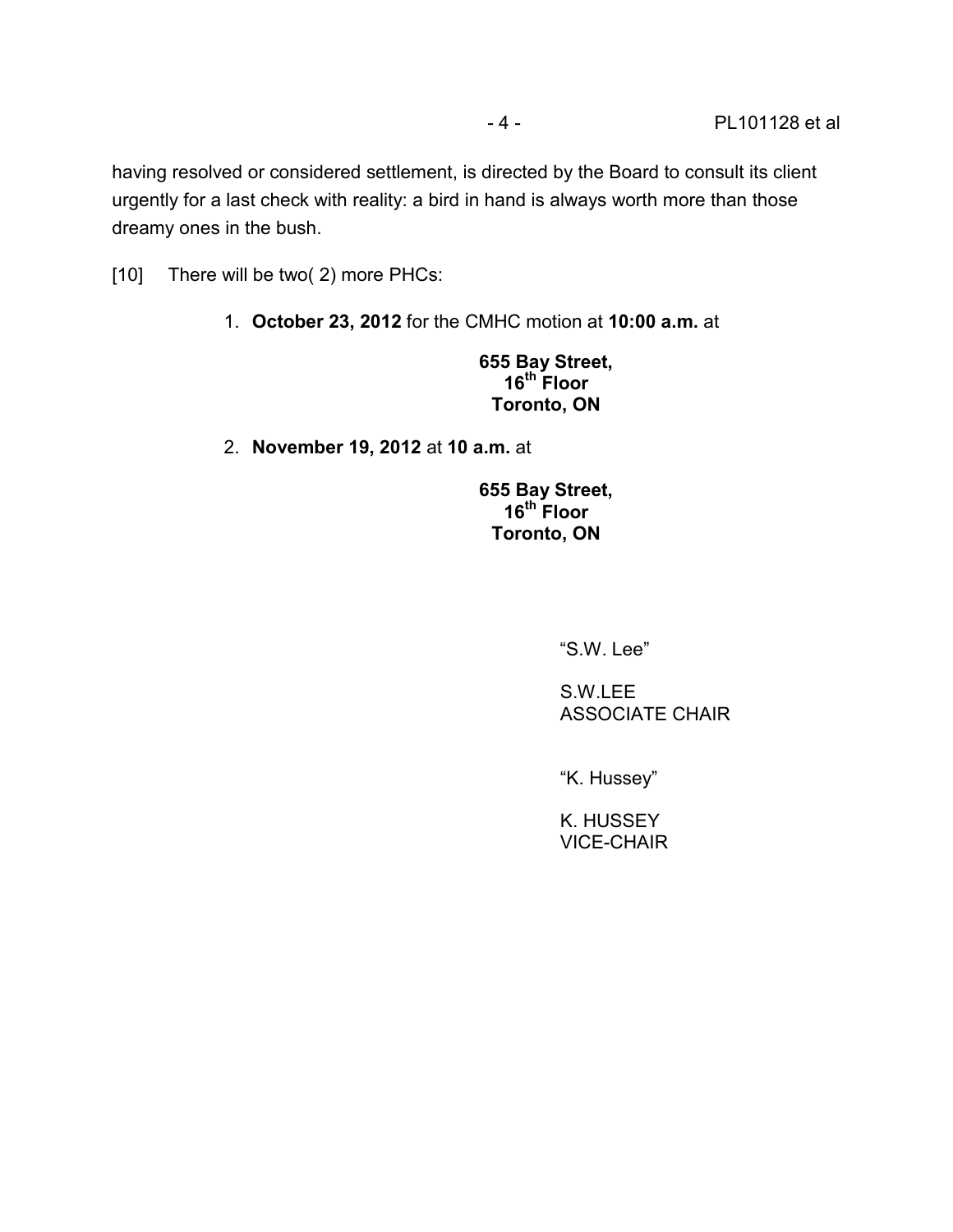## **ATTACHMENT 1**

### **List of Appellants**

- 1. Angus Glen North West Inc. and Angus Glen Holdings Inc.
- 2. E. Manson Investments
- 3. North Leslie Residential Landowners Group Inc.
- 4. North Markham Landowners Group
	- 1212763 Ontario Limited
	- 1463069 Ontario Limited
	- 1512406 Ontario Limited<br>■ 1612286 Ontario Inc
	- 1612286 Ontario Inc.
	- **4551 Elgin Mills Developments Limited**
	- **CAVCOE Holding Ltd.**
	- Colebay Investments Inc.
	- **First Elgin Mills Developments Inc.**
	- **Firwood Holdings Inc.**
	- **Glendower Properties Inc.**
	- Highcove Investments Inc.
	- **Mackenzie 48 Investments Limited**
	- **Kennedy Elgin Developments Limited**
	- **Major Kennedy Developments Limited**
	- **Major Kennedy South Developments Limited**
	- **Major McCowan Developments Limited**
	- **Romandale Farms Limited; Frambordeaux Developments Inc.**
	- **Summerlane Realty Corp.**
	- **Times**, Peter and Cathy
	- **Tung Kee Investment Limited Partnership**
	- **Warden Mills Developments Limited**
	- **EXACORP Ventures Inc.**

Romandale Farms Limited (previously part of Appellant 4)

- 5. Loblaw Properties Limited
- 6. Rice Commercial Group of Companies
- 7. Yonge Green Lane Developments Limited
- 8. Mr. Allen Eng
- 9. Mr. John Hayes
- 10. Mr. Paul Jadilebovski
- 11. Mr. Peter Antonopoulos
- 12. Mr. Philip Comartin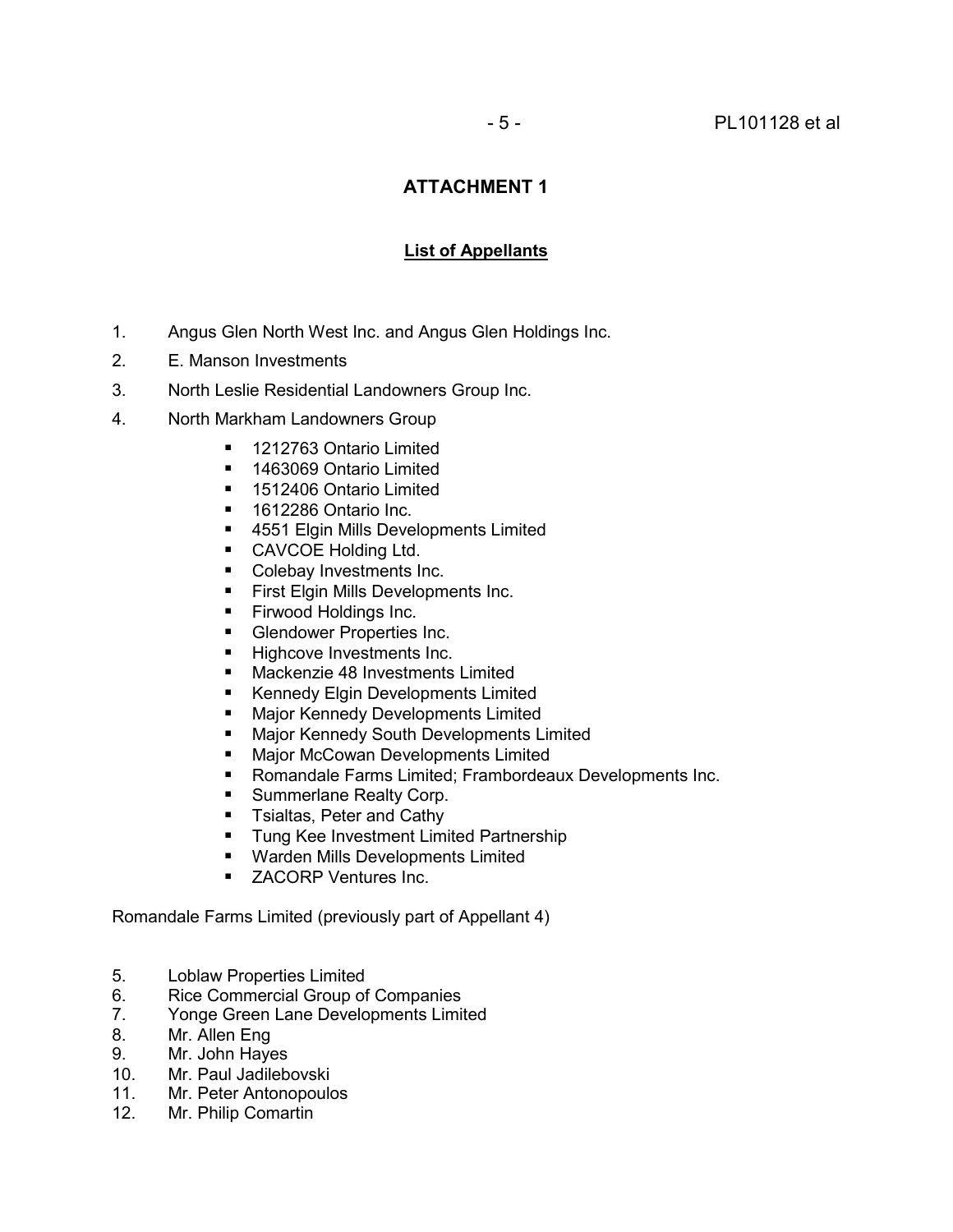- 13. Mr. Shai Perlmutter
- 14. Mr. Steven DeFreitas
- 15. Peat Farmers of Ontario represented by Mr. Phil Comartin
- 16. Property Owners with Rights Association represented by Paul Jadilebovski
- 17. Kau & Associates L.P.
- 18. Block 27 Landowners Group
- 19 Dorzil Developments (Bayview) Ltd.
- 20. Westlin Farms<br>21. Lucia Milani an
- Lucia Milani and Rizmi Holdings Limited
- 22. Daraban Holdings Limited<br>23. Smart Centres and Callow
- 23. Smart Centres and Calloway Real Estate Investment Trust
- 24. Yonge Bayview Holdings Inc.
- 25. 583753 Ontario Ltd.
- 26. 775377 Ontario Ltd.
- 27. Helmhorst Investments Ltd.
- 28. Aurora 2C Landowners Group Inc.
- 29. W. J. Smith Gardens Limited
- 30. Metrus Development Inc.
- 31. Upper City Corporation and Clear Point Developments
- 32. Minotar Holdings Inc, Cor-lots Development, Cherokee Holdings and Halvan 5.5 Investments Limited
- 33. Dalton and Alan Faris and Eden Mills Estates Inc.
- 34. Robert G. Sikura
- 35. Aurora-Leslie Developments Inc.
- 36. Fieldgate Developments and TACC Developments
- 37. Times Group Corporation
- 38. Memorial Gardens Canada Limited
- 40. 583753 Ontario Ltd.
- 41. Amir Hessam Limited and 668152 Ontario Ltd.
- 42. Arten Developments Inc.
- 43. Sanmike Construction Ltd.
- 44. Canadian Mortgage and Housing Corporation
- 46. Mahamevna Bhavana Asapuwa Toronto
- 47. The Mandarin Golf and Country Club Inc. and AV Investments II Inc.
- 48. Cornerstone Christian Community Church
- 49. Tesmar Holdings Inc.
- 50. Sustainable Vaughan
- 51. Markham Gateway Inc.
- 52. CHFMS, also referred to as Trinison (previously part of Appellant 4)
	- Colebay Investments Inc.
	- Highcove Investments Inc.
	- Firwood Holdings Inc.
	- Major McCowan Developments Limited
	- Summerlane Realty Corp.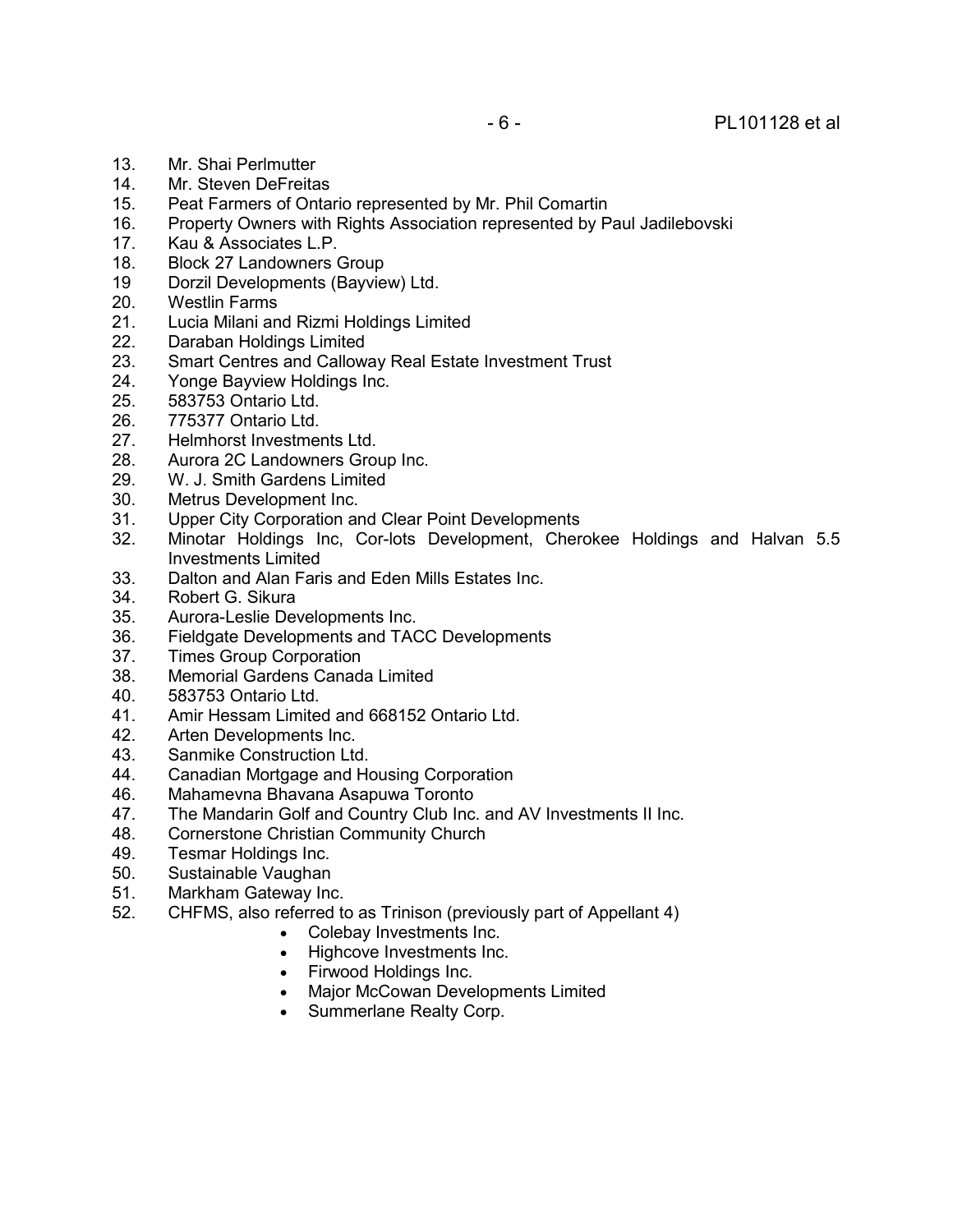# **List of Appellants**

| York region Official Plan - PL101128 (ROP)              |                                                      |
|---------------------------------------------------------|------------------------------------------------------|
| <b>Appellants</b>                                       | Counsel                                              |
| Angus Glen North West Inc. and Angus Glen Holdings Inc. | Patricia A. Foran/N. Jane Pepino                     |
|                                                         | Aird & Berlis LLP                                    |
| (Appellant 1)                                           | Brookfield Place, 181 Bay Street                     |
|                                                         | Suite 1800, Box 754                                  |
|                                                         | Toronto, ON M5J 2T9                                  |
|                                                         | Tel: (416) 865-3425/(416) 865-7727                   |
|                                                         | Fax: (416) 863-1515                                  |
|                                                         | Email: pforan@airdberlis.com/ jpepino@airdberlis.com |
|                                                         |                                                      |
| E. Manson Investments                                   | Patricia A. Foran/N. Jane Pepino                     |
|                                                         | Aird & Berlis LLP                                    |
| (Appellant 2)                                           | Brookfield Place, 181 Bay Street                     |
|                                                         | Suite 1800, Box 754                                  |
|                                                         | Toronto, ON M5J 2T9                                  |
|                                                         |                                                      |
|                                                         | Tel: (416) 865-3425/(416) 865-7727                   |
|                                                         | Fax: (416) 863-1515                                  |
|                                                         | Email: pforan@airdberlis.com/ jpepino@airdberlis.com |
| North Leslie Residential Landowners Group Inc.          | Patricia A. Foran/N. Jane Pepino                     |
|                                                         | Aird & Berlis LLP                                    |
| (Appellant 3)                                           | Brookfield Place, 181 Bay Street                     |
|                                                         | Suite 1800, Box 754                                  |
|                                                         | Toronto, ON M5J 2T9                                  |
|                                                         |                                                      |
|                                                         | Tel: (416) 865-3425/(416) 865-7727                   |
|                                                         | Fax: (416) 863-1515                                  |
|                                                         | Email: pforan@airdberlis.com/ jpepino@airdberlis.com |
|                                                         |                                                      |
| North Markham Landowners Group:                         | Patricia A. Foran/N. Jane Pepino                     |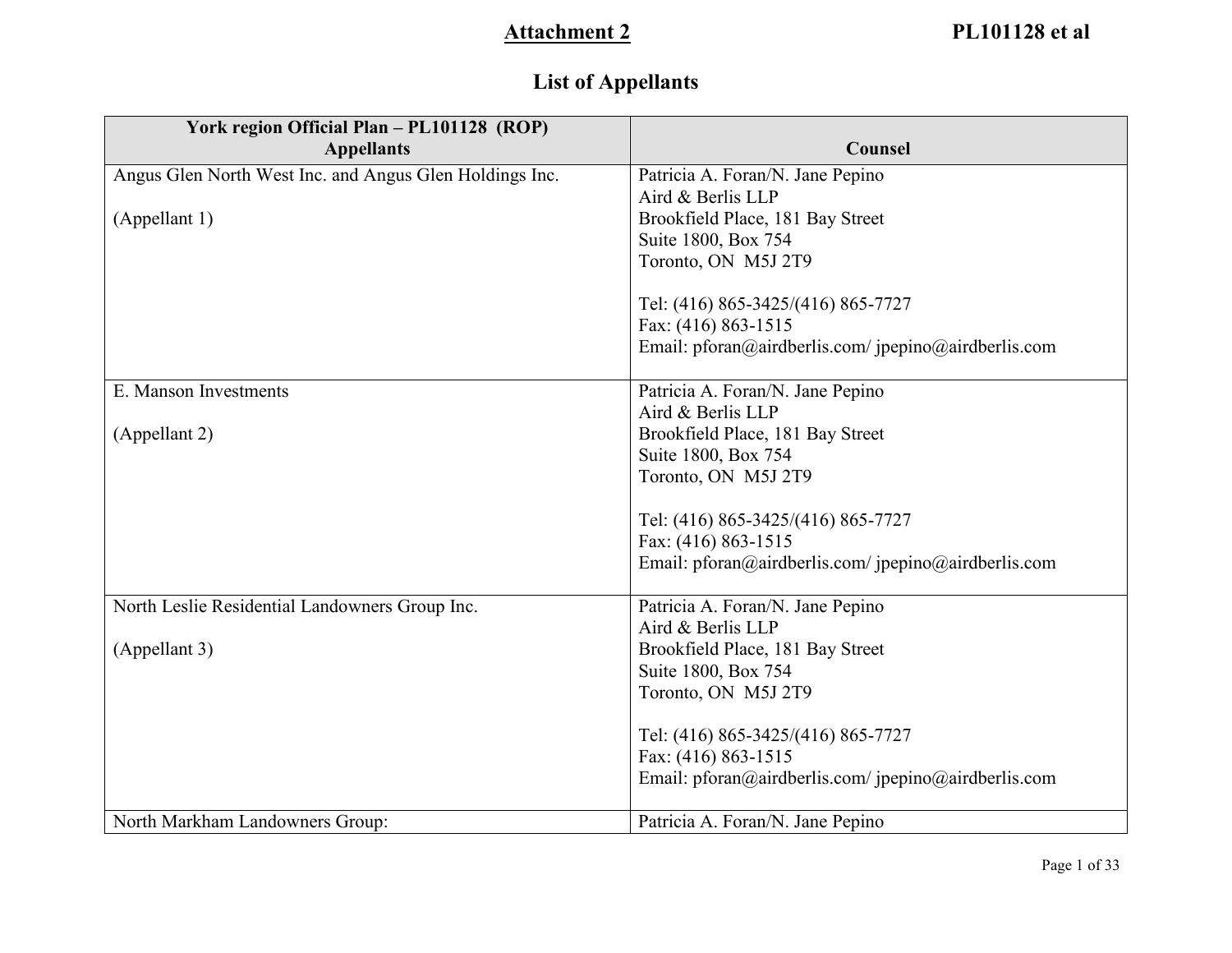| York region Official Plan - PL101128 (ROP)                                                                                                                                                                                                                                                                                                                                                                                                                                                                                                                                                                                                                                                                                                                                                                                                    |                                                                                                                                                                                                                          |
|-----------------------------------------------------------------------------------------------------------------------------------------------------------------------------------------------------------------------------------------------------------------------------------------------------------------------------------------------------------------------------------------------------------------------------------------------------------------------------------------------------------------------------------------------------------------------------------------------------------------------------------------------------------------------------------------------------------------------------------------------------------------------------------------------------------------------------------------------|--------------------------------------------------------------------------------------------------------------------------------------------------------------------------------------------------------------------------|
| <b>Appellants</b>                                                                                                                                                                                                                                                                                                                                                                                                                                                                                                                                                                                                                                                                                                                                                                                                                             | Counsel                                                                                                                                                                                                                  |
| 1212763 Ontario Limited<br>1463069 Ontario Limited<br>1512406 Ontario Limited<br>1612286 Ontario Inc.<br>4551 Elgin Mills Developments Limited<br>CAVCOE Holdings Ltd.<br><b>EL-EN Packaging Company Limited</b><br><b>EL-EN Realty Limited</b><br>First Elgin Mills Developments Inc<br>$\bullet$<br>Glendower Properties Inc.<br>$\bullet$<br><b>Haremar Plastic Manufacturing Limited</b><br><b>Haremar Realty Limited</b><br>Mackenzie 48 Investments Limited<br>$\bullet$<br>Major Kennedy Developments Limited<br>$\bullet$<br>Major Kennedy South Developments Limited<br>Frambordeaux Developments Inc. and Kennedy Elgin<br>Developments Limited<br>Tsialtas, Peter and Cathy<br>٠<br>Tung Kee Investment Limited Partnership<br>Warden Mills Development Limited<br>$\bullet$<br>ZACORP Ventures Inc.<br>$\bullet$<br>(Appellant 4) | Aird & Berlis LLP<br>Brookfield Place, 181 Bay Street<br>Suite 1800, Box 754<br>Toronto, ON M5J 2T9<br>Tel: (416) 865-3425/(416) 865-7727<br>Fax: (416) 863-1515<br>Email: pforan@airdberlis.com/ jpepino@airdberlis.com |
| Romandale Farms Ltd.<br>(initially part of Appellant 4 but now separately represented)                                                                                                                                                                                                                                                                                                                                                                                                                                                                                                                                                                                                                                                                                                                                                        | Michael Melling/Raj Kehar<br>Davies Howe Partners LLP<br>The Fifth Floor                                                                                                                                                 |
|                                                                                                                                                                                                                                                                                                                                                                                                                                                                                                                                                                                                                                                                                                                                                                                                                                               | 99 Spadina Avenue<br>Toronto, ON M5V 3P8<br>Tel: (416) 977-7088<br>Fax: (416) 977-8931<br>Email: michaelm@davieshowe.com / rajk@davieshowe.com                                                                           |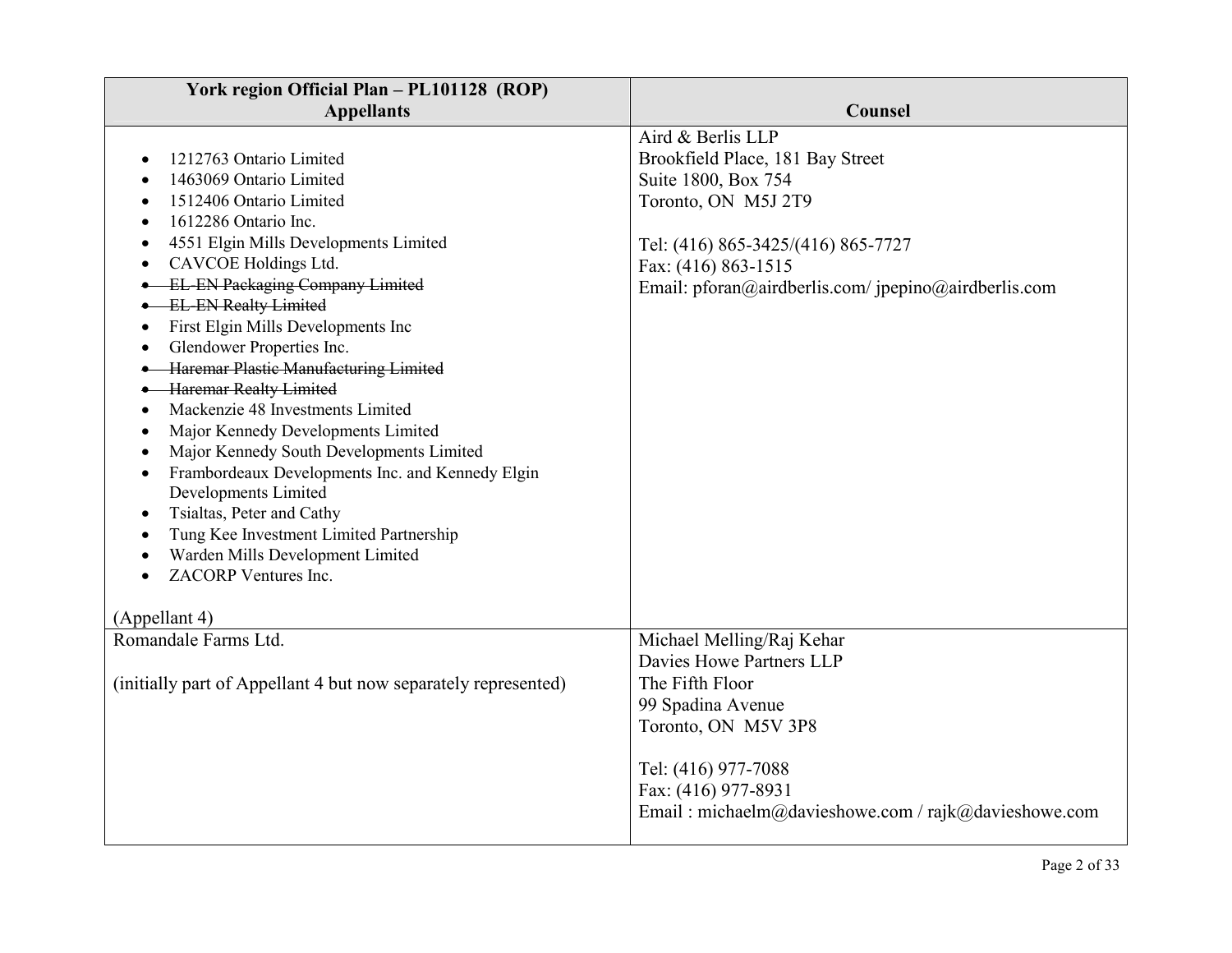| York region Official Plan - PL101128 (ROP) |                                  |
|--------------------------------------------|----------------------------------|
| <b>Appellants</b>                          | Counsel                          |
|                                            | Assistant: Jules Calzavara       |
|                                            | Tel: (416) 977-7088              |
|                                            | Email: julesc@davieshowe.com     |
|                                            |                                  |
| <b>Loblaw Properties Limited</b>           | Steven A. Zakem                  |
|                                            | Aird & Berlis LLP                |
| (Appellant 5)                              | Brookfield Place, 181 Bay Street |
|                                            | Suite 1800, Box 754              |
|                                            | Toronto, ON M5J 2T9              |
|                                            | Tel: (416) 865-3440              |
|                                            | Fax:: (416) 863-1515             |
|                                            | Email: szakem@airdberlis.com     |
|                                            |                                  |
| Rice Commercial Group of Companies         | Ira T. Kagan                     |
| (Non-East Gwillimbury Lands)               | Kagan Shastri LLP                |
|                                            | <b>Barristers and Solicitors</b> |
| (Appellant 6)                              | 188 Avenue Road                  |
|                                            | Toronto, ON M5R 2J1              |
|                                            | Tel: (416) 368-2100 x 226        |
|                                            | Fax: (416) 324-4224              |
|                                            | Email: ikagan@ksllp.ca           |
|                                            |                                  |
| Yonge Green Lane Developments Limited      | Steven A. Zakem                  |
|                                            | Aird & Berlis LLP                |
| (Appellant 7)                              | Brookfield Place, 181 Bay Street |
|                                            | Suite 1800, Box 754              |
|                                            | Toronto, ON M5J 2T9              |
|                                            |                                  |
|                                            | Tel: (416) 865-3440              |
|                                            | Fax: (416) 863-1515              |
|                                            | Email: szakem@airdberlis.com     |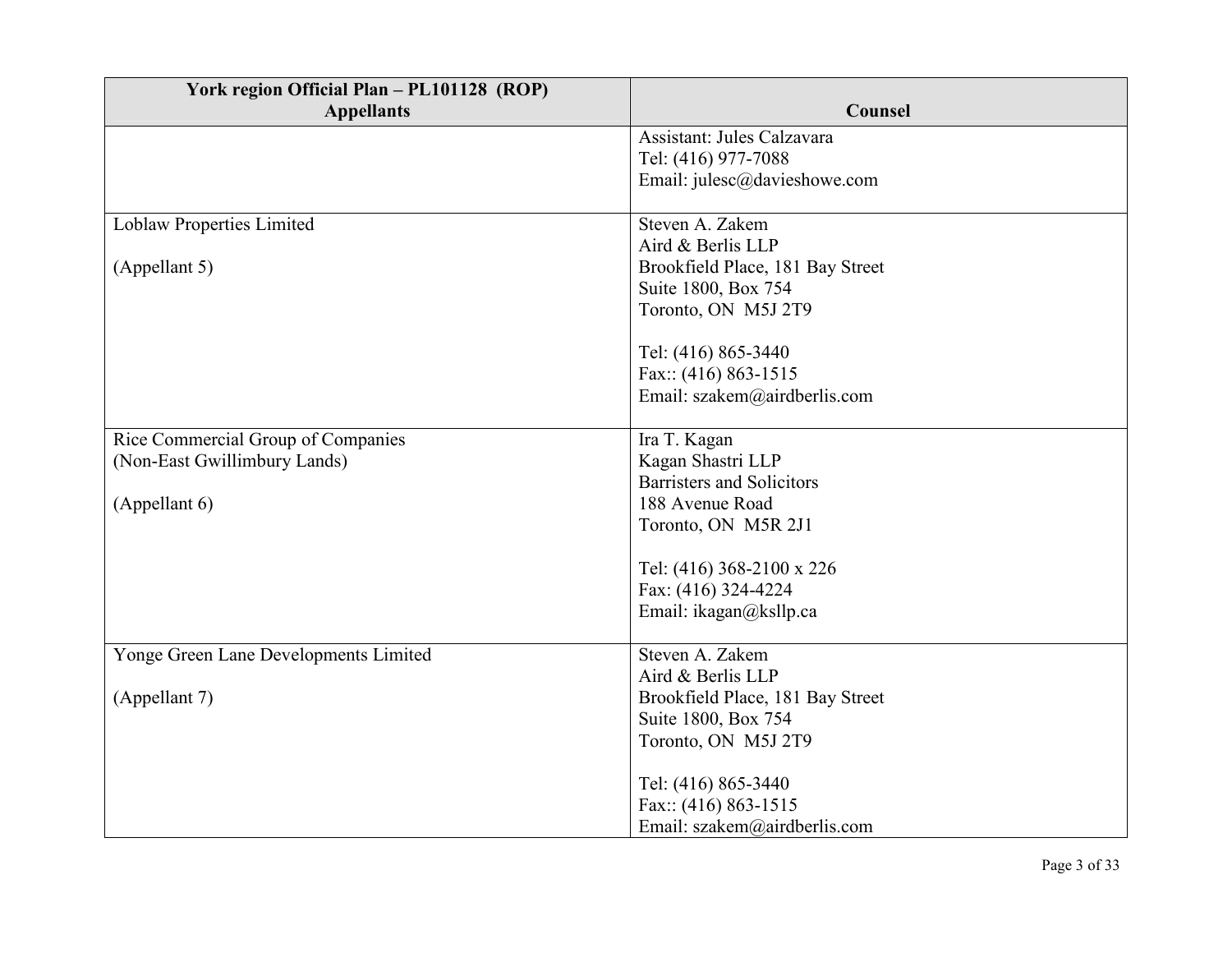| York region Official Plan - PL101128 (ROP)                  |                          |
|-------------------------------------------------------------|--------------------------|
| <b>Appellants</b>                                           | Counsel                  |
|                                                             |                          |
| Mr. Allen Eng                                               |                          |
| (Appellant 8)                                               |                          |
| Mr. John Hayes                                              |                          |
| (Appellant 9)                                               |                          |
| Mr Paul Jadilebovski                                        |                          |
| (Appellant 10)                                              |                          |
| Mr. Peter Antonopoulos                                      |                          |
| (Appellant 11)                                              |                          |
| Mr. Philip Comartin                                         |                          |
| (Appellant 12)                                              |                          |
| Mr. Shai Perlmutter                                         |                          |
| (Appellant 13)                                              |                          |
| Mr. Steven DeFreitas                                        |                          |
| (Appellant 14)                                              |                          |
| Peat Farmers of Ontario represnted by Mr. Phil Comartin     |                          |
| (Appellant 15)                                              |                          |
| Property Owners with Rights Association represented by Paul |                          |
| <b>Jadilebovski</b>                                         |                          |
| (Appellant 16)                                              |                          |
| Kau & Associates L.P.                                       |                          |
| (Appellant 17)                                              |                          |
| Block 27 Landowners Group                                   |                          |
| (Appellant 18)                                              |                          |
| Dorzil Developments (Bayview) Ltd.                          | John M. Alati            |
|                                                             | Davies Howe Partners LLP |
| (Appellant 19)                                              | The Fifth Floor          |
|                                                             | 99 Spadina Avenue        |
|                                                             | Toronto, ON M5V 3P8      |
|                                                             | Tel: (416) 977-7088      |
|                                                             | Fax: (416) 977-8931      |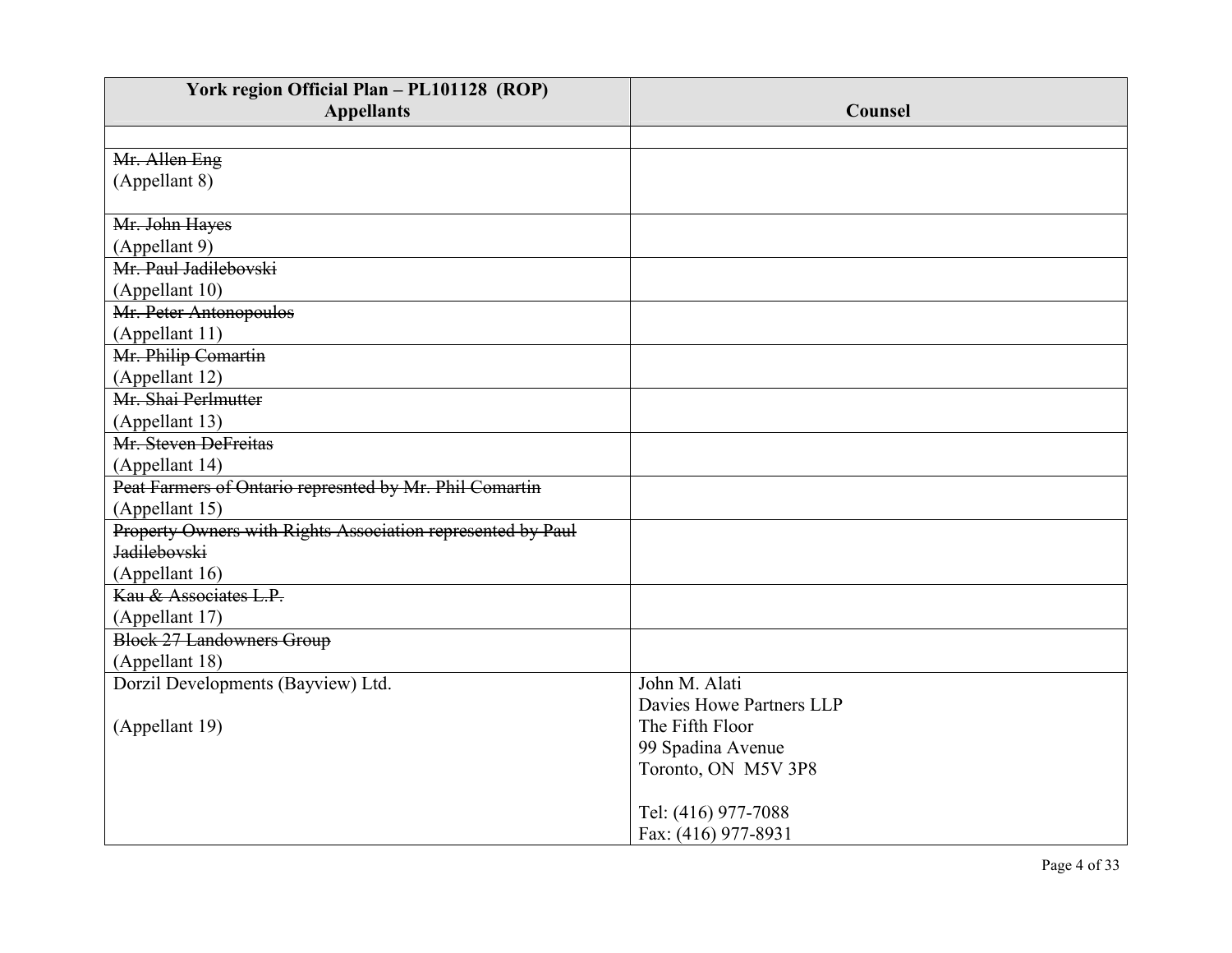| York region Official Plan - PL101128 (ROP) |                                                      |
|--------------------------------------------|------------------------------------------------------|
| <b>Appellants</b>                          | Counsel                                              |
|                                            | Email: johna@davieshowe.com                          |
|                                            |                                                      |
| <b>Westlin Farms</b>                       | Michael Melling                                      |
| (Appellant 20)                             | Davies Howe Partners LLP                             |
|                                            | The Fifth Floor                                      |
|                                            | 99 Spadina Avenue                                    |
|                                            | Toronto, ON M5V 3P8                                  |
|                                            | Tel: (416) 977-7088                                  |
|                                            | Fax: (416) 977-8931                                  |
|                                            | Email: michaelm@davieshowe.com                       |
|                                            |                                                      |
| Lucia Milani and Rizmi Holdings Limited    | Michael Melling/Raj Kehar                            |
|                                            | Davies Howe Partners LLP                             |
| (Appellant 21)                             | The Fifth Floor                                      |
|                                            | 99 Spadina Avenue                                    |
|                                            | Toronto, ON M5V 3P8                                  |
|                                            |                                                      |
|                                            | Tel: (416) 977-7088                                  |
|                                            | Fax: (416) 977-8931                                  |
|                                            | Email: michaelm@davieshowe.com / rajk@davieshowe.com |
|                                            |                                                      |
|                                            | Assistant: Jules Calzavara                           |
|                                            | Tel: (416) 977-7088                                  |
|                                            | Email: julesc@davieshowe.com                         |
|                                            |                                                      |
| Daraban Holdings Limited                   | <b>Mark Flowers</b>                                  |
|                                            | Davies Howe Partners LLP                             |
| (Appellant 22)                             | The Fifth Floor                                      |
|                                            | 99 Spadina Avenue                                    |
|                                            | Toronto, ON M5V 3P8                                  |
|                                            |                                                      |
|                                            | Tel: (416) 977-7088                                  |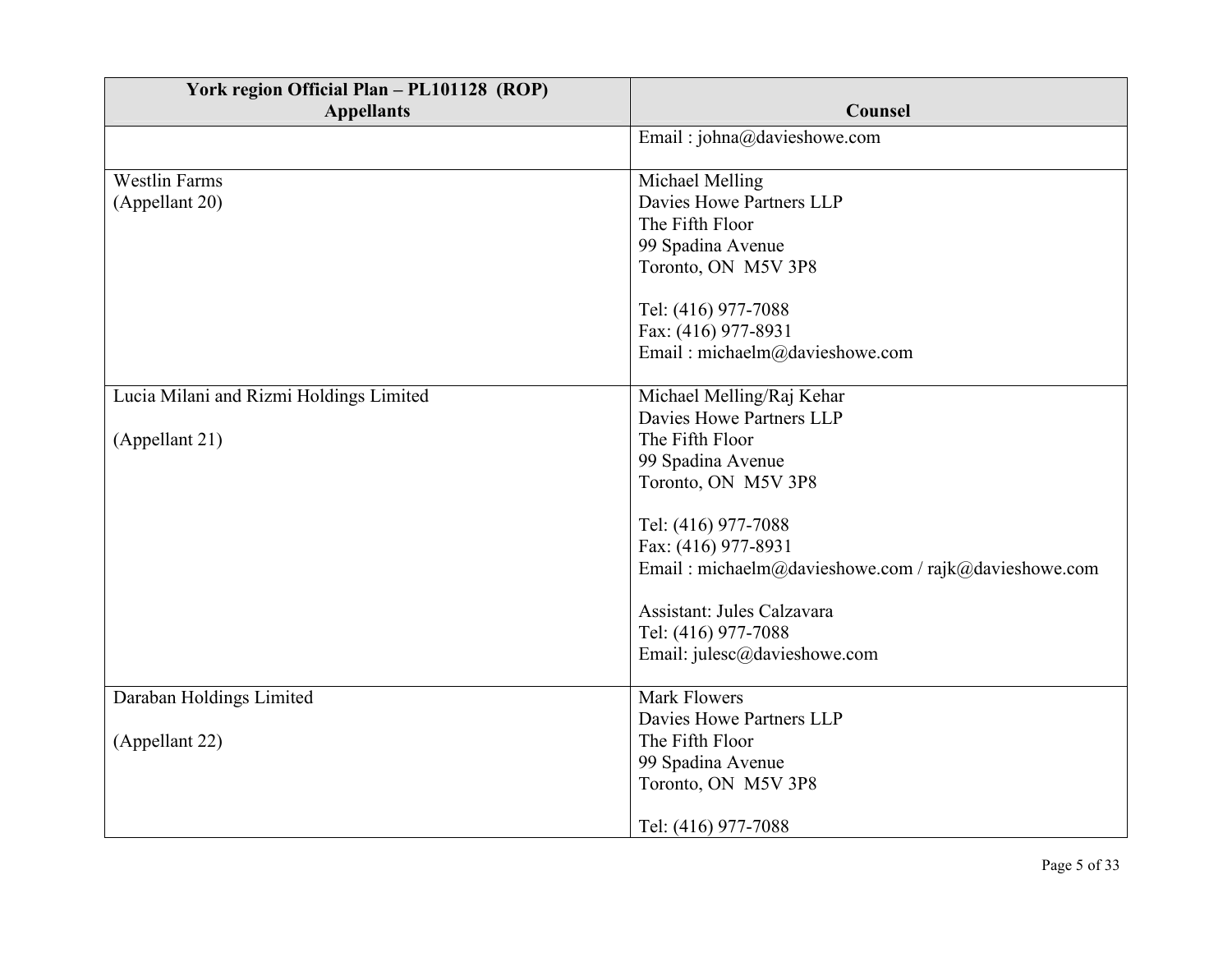| York region Official Plan - PL101128 (ROP)             |                              |
|--------------------------------------------------------|------------------------------|
| <b>Appellants</b>                                      | Counsel                      |
|                                                        | Fax: (416) 977-8931          |
|                                                        | Email: markf@davieshowe.com  |
|                                                        | <b>Mark Flowers</b>          |
| SmartCentres and Calloway Real Estate Investment Trust | Davies Howe Partners LLP     |
|                                                        | The Fifth Floor              |
| (Appellant 23)                                         | 99 Spadina Avenue            |
|                                                        | Toronto, ON M5V 3P8          |
|                                                        |                              |
|                                                        | Tel: (416) 977-7088          |
|                                                        | Fax: (416) 977-8931          |
|                                                        | Email: markf@davieshowe.com  |
|                                                        |                              |
| Yonge Bayview Holdings Inc.                            | <b>Mark Flowers</b>          |
|                                                        | Davies Howe Partners LLP     |
| (Appellant 24)                                         | The Fifth Floor              |
|                                                        | 99 Spadina Avenue            |
|                                                        | Toronto, ON M5V 3P8          |
|                                                        |                              |
|                                                        | Tel: (416) 977-7088          |
|                                                        | Fax: (416) 977-8931          |
|                                                        | Email: markf@davieshowe.com  |
| 583753 Ontario Ltd.                                    | Susan Rosenthal              |
|                                                        | Davies Howe Partners LLP     |
| (Appellant 25 and 40)                                  | The Fifth Floor              |
|                                                        | 99 Spadina Avenue            |
|                                                        | Toronto, ON M5V 3P8          |
|                                                        |                              |
|                                                        | Tel: (416) 977-7088          |
|                                                        | Fax: (416) 977-8931          |
|                                                        | Email: susanr@davieshowe.com |
|                                                        |                              |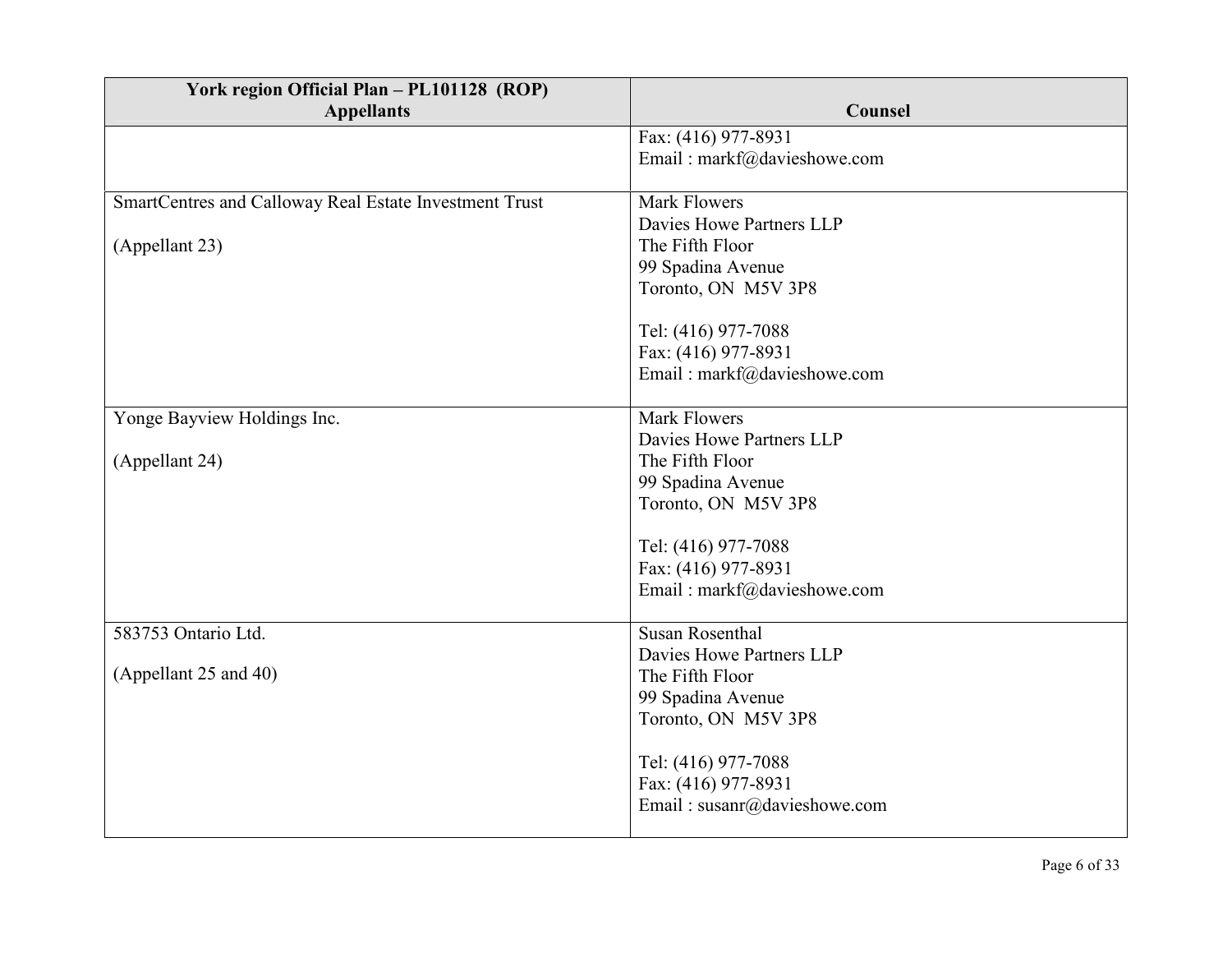| York region Official Plan - PL101128 (ROP) |                                            |
|--------------------------------------------|--------------------------------------------|
| <b>Appellants</b>                          | Counsel                                    |
| 775377 Ontario Ltd.                        | <b>Susan Rosenthal</b>                     |
|                                            | Davies Howe Partners LLP                   |
| (Appellant 26)                             | The Fifth Floor                            |
|                                            | 99 Spadina Avenue                          |
|                                            | Toronto, ON M5V 3P8                        |
|                                            | Tel: (416) 977-7088                        |
|                                            | Fax: (416) 977-8931                        |
|                                            | Email: susanr@davieshowe.com               |
| Helmhorst Investments Ltd.                 | <b>Susan Rosenthal</b>                     |
| (Appellant 27)                             | Davies Howe Partners LLP                   |
|                                            | The Fifth Floor                            |
|                                            | 99 Spadina Avenue                          |
|                                            | Toronto, ON M5V 3P8                        |
|                                            | Tel: (416) 977-7088                        |
|                                            | Fax: (416) 977-8931                        |
|                                            | Email: susanr@davieshowe.com               |
| Aurora 2C Landowners Group Inc.            | Chris Barnett/Laura Bisset                 |
| (Appellant 28)                             | Davis LLP                                  |
|                                            | Barristers and Solicitors                  |
|                                            | 1 First Canadian Place                     |
|                                            | Suite 5600, Box 367                        |
|                                            | 100 King Street West                       |
|                                            | Toronto, ON M5X 1E2                        |
|                                            | Tel: (416) 365-3502/(416) 941-5400         |
|                                            | Fax: (416) 777-7407                        |
|                                            | Email: charnett@davis.ca/ lbisset@davis.ca |
|                                            | Assistant: Simone Oliveira                 |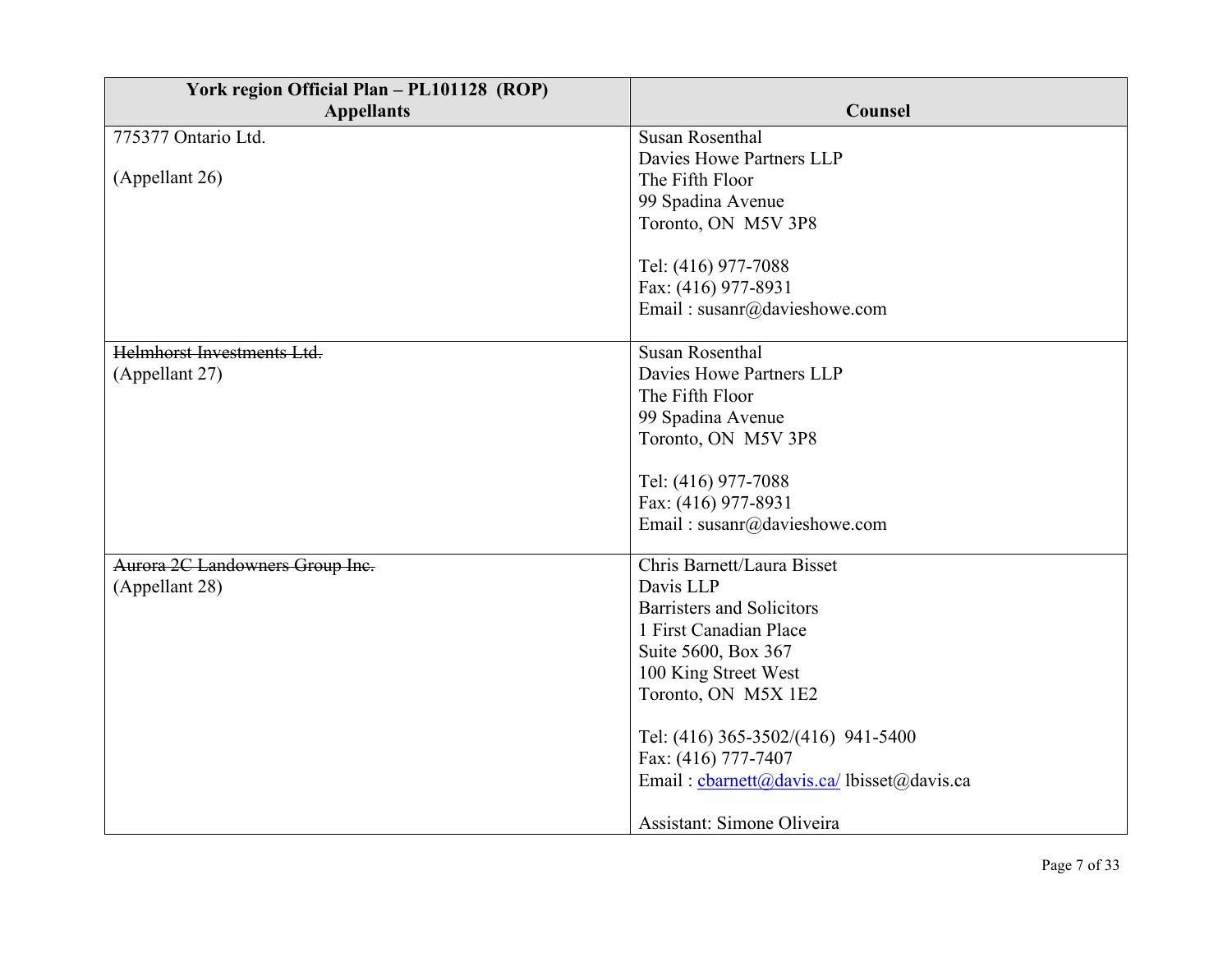| York region Official Plan - PL101128 (ROP)                 |                                                            |
|------------------------------------------------------------|------------------------------------------------------------|
| <b>Appellants</b>                                          | Counsel                                                    |
|                                                            | Tel: (416) 369-5271                                        |
|                                                            | Email: soliveira@davis.ca                                  |
|                                                            |                                                            |
| W. J. Smith Gardens Limited                                | Neil G. Davis                                              |
|                                                            | Davis Webb LLP                                             |
| (Appellant 29)                                             | <b>Barristers and Solicitors</b>                           |
|                                                            | 24 Queen Street East                                       |
|                                                            | Suite 800                                                  |
|                                                            | Brampton, ON L6V 1A3                                       |
|                                                            | Tel: (905) 451-6714 x 226                                  |
|                                                            |                                                            |
|                                                            | Fax: (905) 454-1876                                        |
|                                                            | Email: neil.davis@daviswebb.com                            |
| Metrus Development Inc.                                    | David Bronskill/Jennifer Drake                             |
|                                                            | Goodmans LLP                                               |
| (Appellant 30)                                             | Barristers and Solicitors                                  |
|                                                            | <b>Bay Adelaide Centre</b>                                 |
|                                                            | 333 Bay Street                                             |
|                                                            | Suite 3400                                                 |
|                                                            | Toronto, ON M5H 2S7                                        |
|                                                            |                                                            |
|                                                            | Tel: (416) 597-4299/ (416) 597-4143<br>Fax: (416) 979-1234 |
|                                                            | Email: dbronskill@goodmans.ca/jdrake@goodmans.ca           |
|                                                            |                                                            |
| <b>Upper City Corporation and Clear Point Developments</b> | Roslyn Houser                                              |
|                                                            | Goodmans LLP                                               |
| (Appellant 31)                                             | Barristers and Solicitors                                  |
|                                                            | <b>Bay Adelaide Centre</b>                                 |
|                                                            | 333 Bay Street                                             |
|                                                            | Suite 3400                                                 |
|                                                            | Toronto, ON M5H 2S7                                        |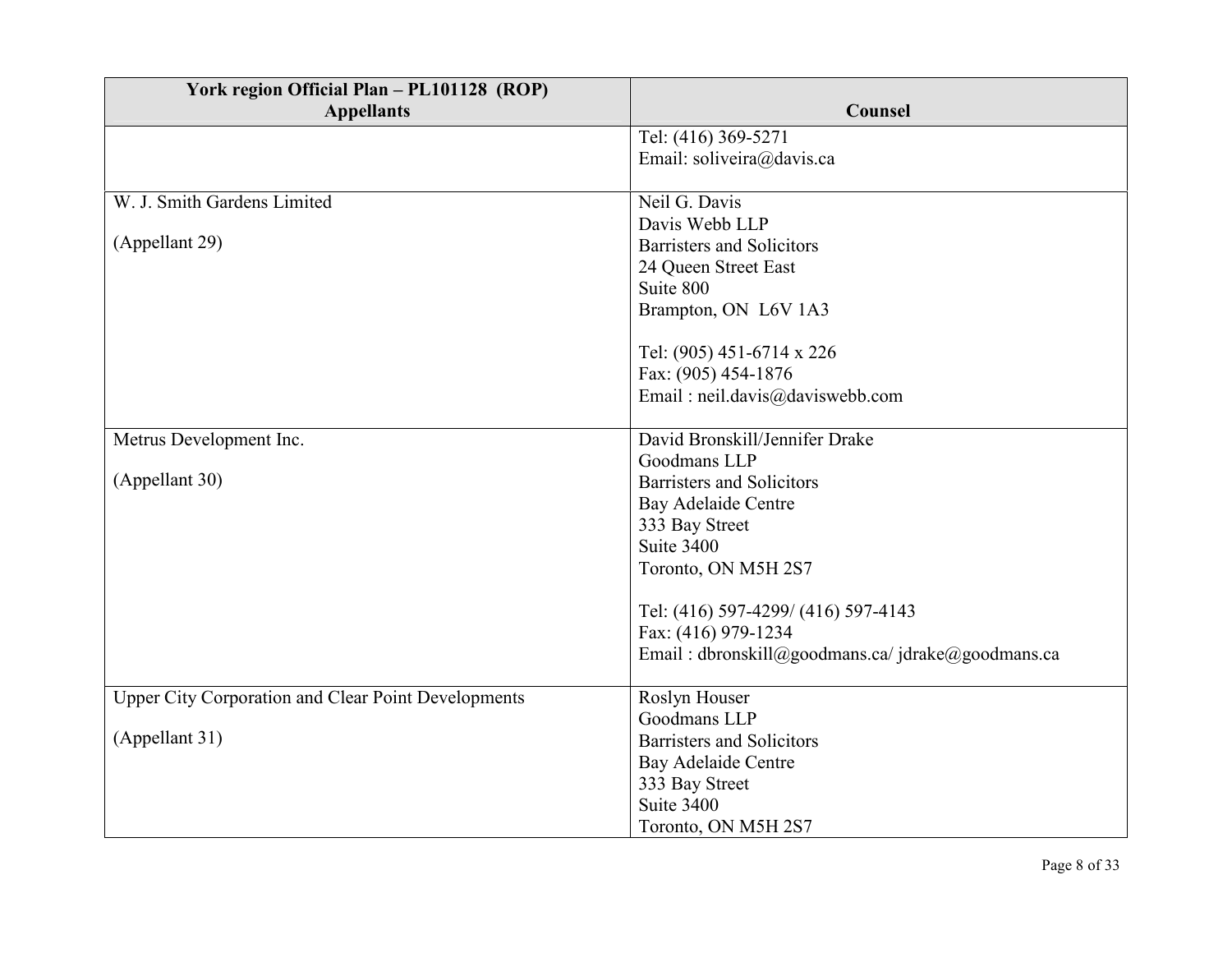| York region Official Plan - PL101128 (ROP)                    |                                                     |
|---------------------------------------------------------------|-----------------------------------------------------|
| <b>Appellants</b>                                             | Counsel                                             |
|                                                               | Tel: (416) 597-4119                                 |
|                                                               | Fax: (416) 979-1234                                 |
|                                                               | Email: rhouser@goodmans.ca                          |
|                                                               |                                                     |
| Minotar Holdings Inc, Cor-lots Development, Cherokee Holdings | Catherine A. Lyons                                  |
| and Halvan 5.5 Investments Limited                            | Goodmans LLP                                        |
|                                                               | <b>Barristers and Solicitors</b>                    |
| (Appellant 32)                                                | <b>Bay Adelaide Centre</b>                          |
|                                                               | 333 Bay Street                                      |
|                                                               | Suite 3400                                          |
|                                                               | Toronto, ON M5H 2S7                                 |
|                                                               | Tel: (416) 597-4183                                 |
|                                                               | Fax: (416) 979-1234                                 |
|                                                               | Email: clyons@goodmans.ca                           |
|                                                               |                                                     |
| Dalton and Alan Faris and Eden Mills Estates Inc.             | <b>Susan Rosenthal</b>                              |
|                                                               | Davies Howe Partners LLP                            |
| (Appellant 33)                                                | The Fifth Floor                                     |
|                                                               | 99 Spadina Avenue                                   |
|                                                               | Toronto, ON M5V 3P8                                 |
|                                                               |                                                     |
|                                                               | Tel: (416) 977-7088                                 |
|                                                               | Fax: (416) 977-8931<br>Email: susanr@davieshowe.com |
| John Carlisle Robert G. Sikura                                | Patricia Foran                                      |
|                                                               | Aird & Berlis LLP                                   |
| (Appellant 34)                                                | Brookfield Place, 181 Bay Street                    |
|                                                               | Suite 1800, Box 754                                 |
|                                                               | Toronto, ON M5J 2T9                                 |
|                                                               |                                                     |
|                                                               | Tel: (416) 865-3425/(416) 865-7727                  |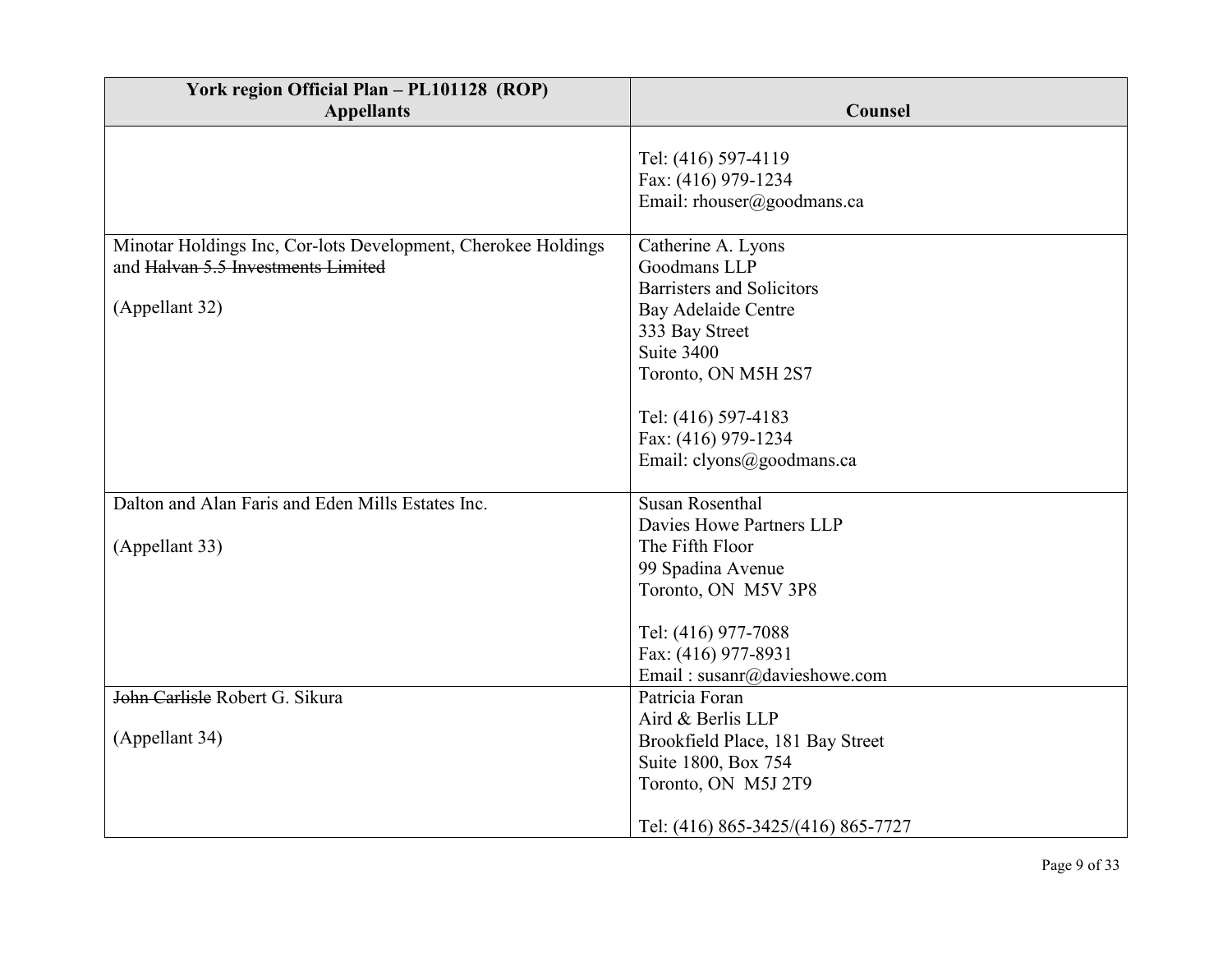| York region Official Plan - PL101128 (ROP)   | Counsel                                               |
|----------------------------------------------|-------------------------------------------------------|
| <b>Appellants</b>                            |                                                       |
|                                              | Fax: (416) 863-1515                                   |
|                                              | Email: pforan@airdberlis.com/                         |
| Aurora-Leslie Developments Inc.              | Ira T. Kagan                                          |
| (Appellant 35)                               | Kagan Shastri LLP                                     |
|                                              | <b>Barristers and Solicitors</b>                      |
|                                              | 188 Avenue Road                                       |
|                                              | Toronto, ON M5R 2J1                                   |
|                                              | Tel: (416) 368-2100 x 226                             |
|                                              | Fax: (416) 324-4224                                   |
|                                              | Email: ikagan@ksllp.ca                                |
|                                              |                                                       |
| Fieldgate Developments and TACC Developments | Ira T. Kagan                                          |
| (Appellant 36)                               | Kagan Shastri LLP<br><b>Barristers and Solicitors</b> |
|                                              | 188 Avenue Road                                       |
|                                              | Toronto, ON M5R 2J1                                   |
|                                              |                                                       |
|                                              | Tel: (416) 368-2100 x 226                             |
|                                              | Fax: (416) 324-4224                                   |
|                                              | Email: ikagan@ksllp.ca                                |
| <b>Times Group Corporation</b>               | Ira T. Kagan                                          |
|                                              | Kagan Shastri LLP                                     |
| (Appellant 37)                               | <b>Barristers and Solicitors</b>                      |
|                                              | 188 Avenue Road                                       |
|                                              | Toronto, ON M5R 2J1                                   |
|                                              |                                                       |
|                                              | Tel: (416) 368-2100 x 226                             |
|                                              | Fax: (416) 324-4224                                   |
|                                              | Email: ikagan@ksllp.ca                                |
|                                              |                                                       |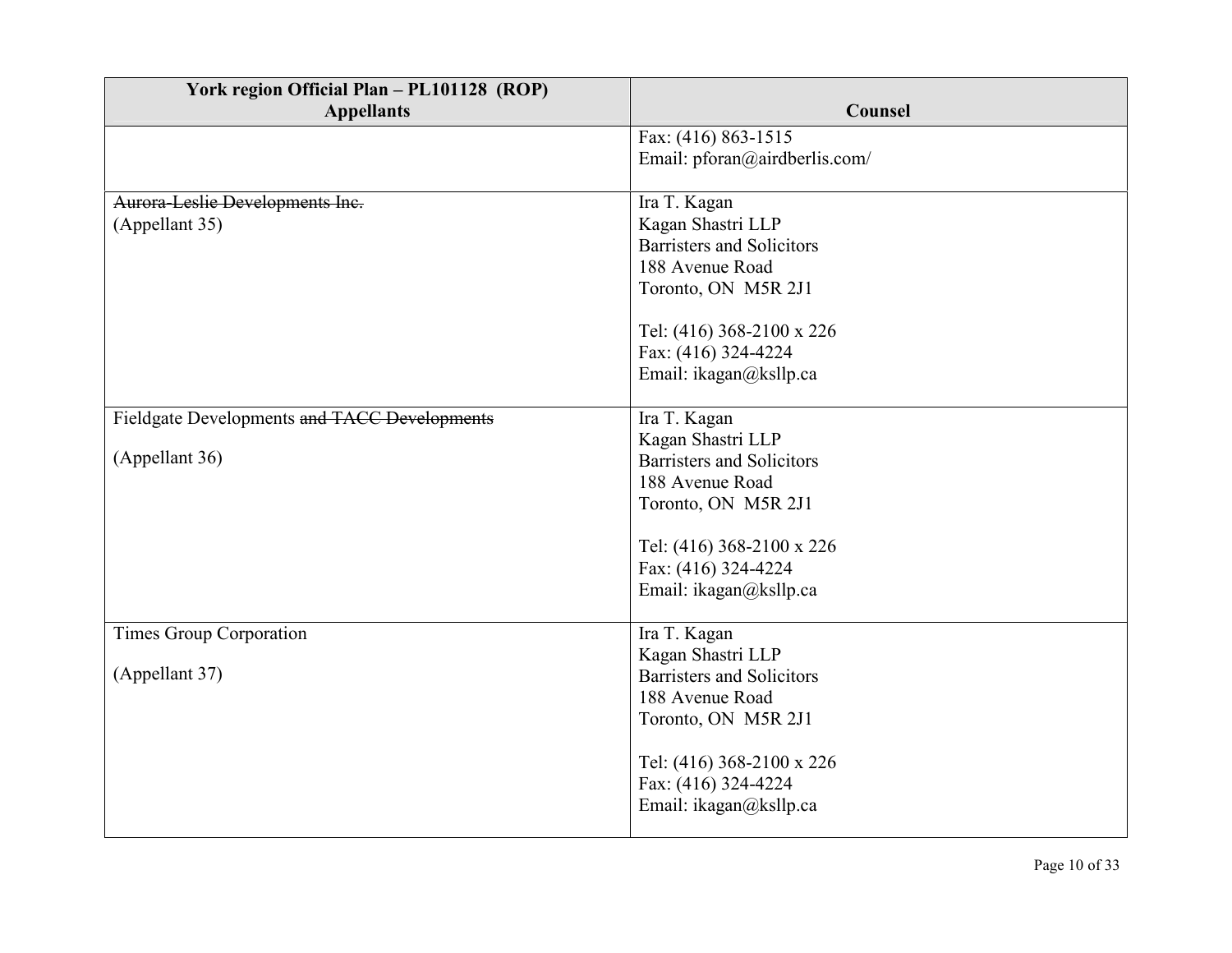| York region Official Plan - PL101128 (ROP)  |                                         |
|---------------------------------------------|-----------------------------------------|
| <b>Appellants</b>                           | <b>Counsel</b>                          |
| Memorial Gardens Canada Limited             | W. Thomas Barlow                        |
|                                             | <b>Fasken Martineau</b>                 |
| (Appellant 38)                              | 333 Bay Street, Suite 2400              |
|                                             | Bay Adelaide Centre, Box 20             |
|                                             | Toronto ON M5H 2T6                      |
|                                             | Tel: (416) 868-3403                     |
|                                             | Fax: (416) 364-7813                     |
|                                             | Email: tbarlow@fasken.com               |
|                                             |                                         |
| Amir Hessam Limited and 668152 Ontario Ltd. | <b>Susan Rosenthal</b>                  |
|                                             | Davies Howe Partners Lawyers            |
| (Appellant 41)                              | The Fifth Floor                         |
|                                             | 99 Spadina Avenue                       |
|                                             | Toronto, ON M5V 3P8                     |
|                                             | Tel: (416) 977-7088                     |
|                                             | Fax: (416) 977-8931                     |
|                                             | Email: susanr@davieshowe.com            |
|                                             |                                         |
| Arten Developments Inc.                     |                                         |
| (Appellant 42)                              |                                         |
|                                             |                                         |
| Sanmike Construction Ltd.                   | John A.R. Dawson                        |
| (Appellant 43)                              | McCarthy Tetrault<br>Box 48, Suite 5300 |
|                                             | <b>Dominion Bank Tower</b>              |
|                                             | Toronto, ON M5K 1E6                     |
|                                             |                                         |
|                                             | Tel: (416) 601-8300                     |
|                                             | Fax: (416) 868-0673                     |
|                                             | Email: jdawson@mccarthy.ca              |
|                                             |                                         |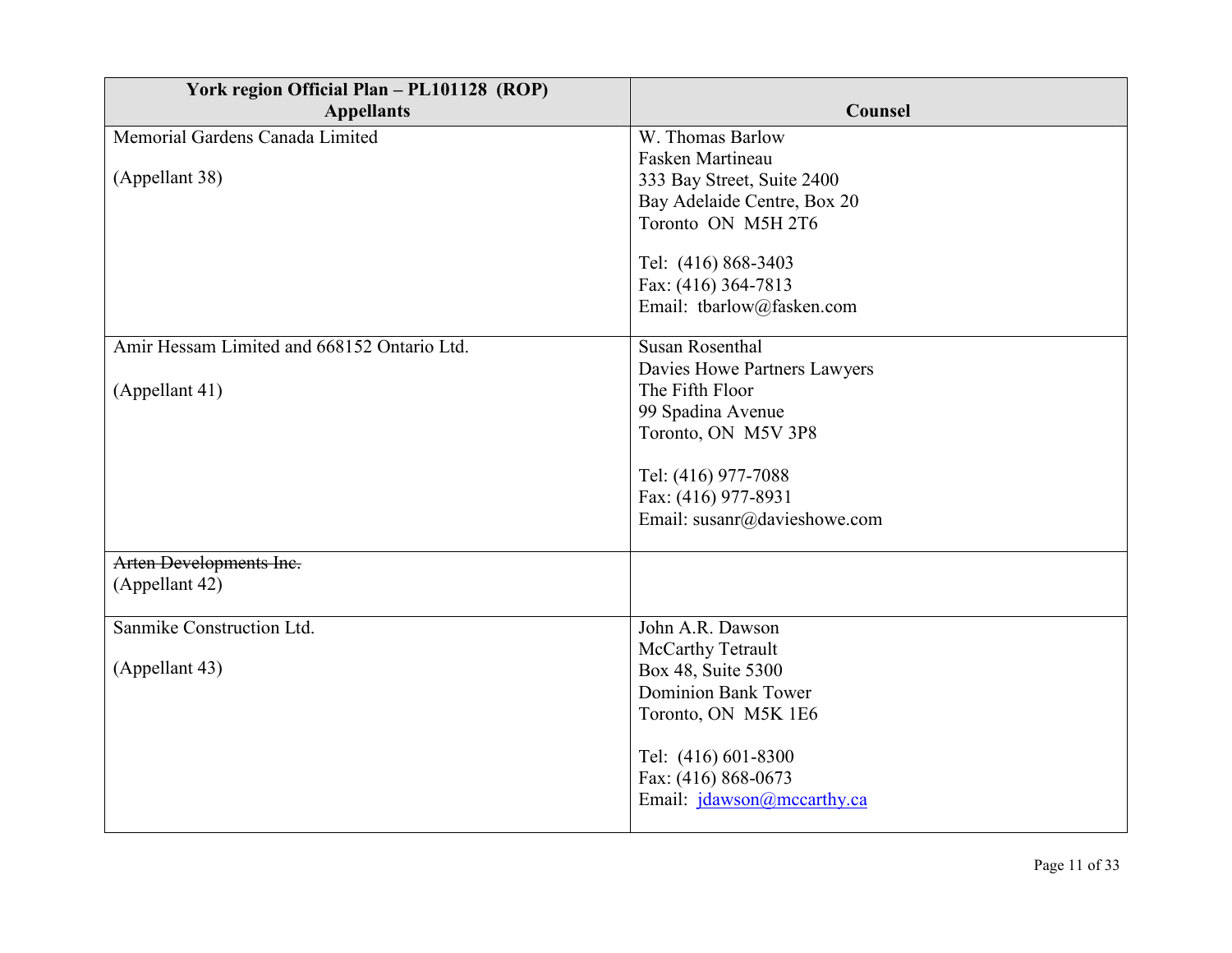| York region Official Plan - PL101128 (ROP)                    |                                                      |
|---------------------------------------------------------------|------------------------------------------------------|
| <b>Appellants</b>                                             | Counsel                                              |
| <b>Canadian Mortgage and Housing Corporation</b>              |                                                      |
| (Appellant 44)                                                |                                                      |
| Mahamevna Bhavana Asapuwa Toronto                             |                                                      |
|                                                               |                                                      |
| (Appellant 46)                                                |                                                      |
| The Mandarin Golf and Country Club Inc. and AV Investments II | Richard R. Arblaster                                 |
| Ine.                                                          | Barrister & Solicitor                                |
| (Appellant 47)                                                | 7100 Woodbine Avenue, Suite 200                      |
|                                                               | Markham, ON L3R 5J2                                  |
|                                                               |                                                      |
|                                                               | Tel: (416) 410-8298                                  |
|                                                               | Fax: (416) 410-8298                                  |
|                                                               | Email: rick@arblasterlaw.com                         |
|                                                               |                                                      |
| Cornerstone Christian Community Church                        |                                                      |
| (Appellant 48)                                                |                                                      |
| Tesmar Holdings Inc.                                          | Michael Melling/Raj Kehar                            |
|                                                               | Davies Howe Partners LLP                             |
| (Appellant 49)                                                | The Fifth Floor                                      |
|                                                               | 99 Spadina Avenue                                    |
|                                                               | Toronto, ON M5V 3P8                                  |
|                                                               | Tel: (416) 977-7088                                  |
|                                                               | Fax: (416) 977-8931                                  |
|                                                               | Email: michaelm@davieshowe.com / rajk@davieshowe.com |
|                                                               |                                                      |
|                                                               | Assistant: Jules Calzavara                           |
|                                                               | Tel: (416) 977-7088                                  |
|                                                               | Email: julesc@davieshowe.com                         |
| Sustainable Vaughan                                           |                                                      |
| (Appellant 50)                                                |                                                      |
| Markham Gateway Inc.                                          |                                                      |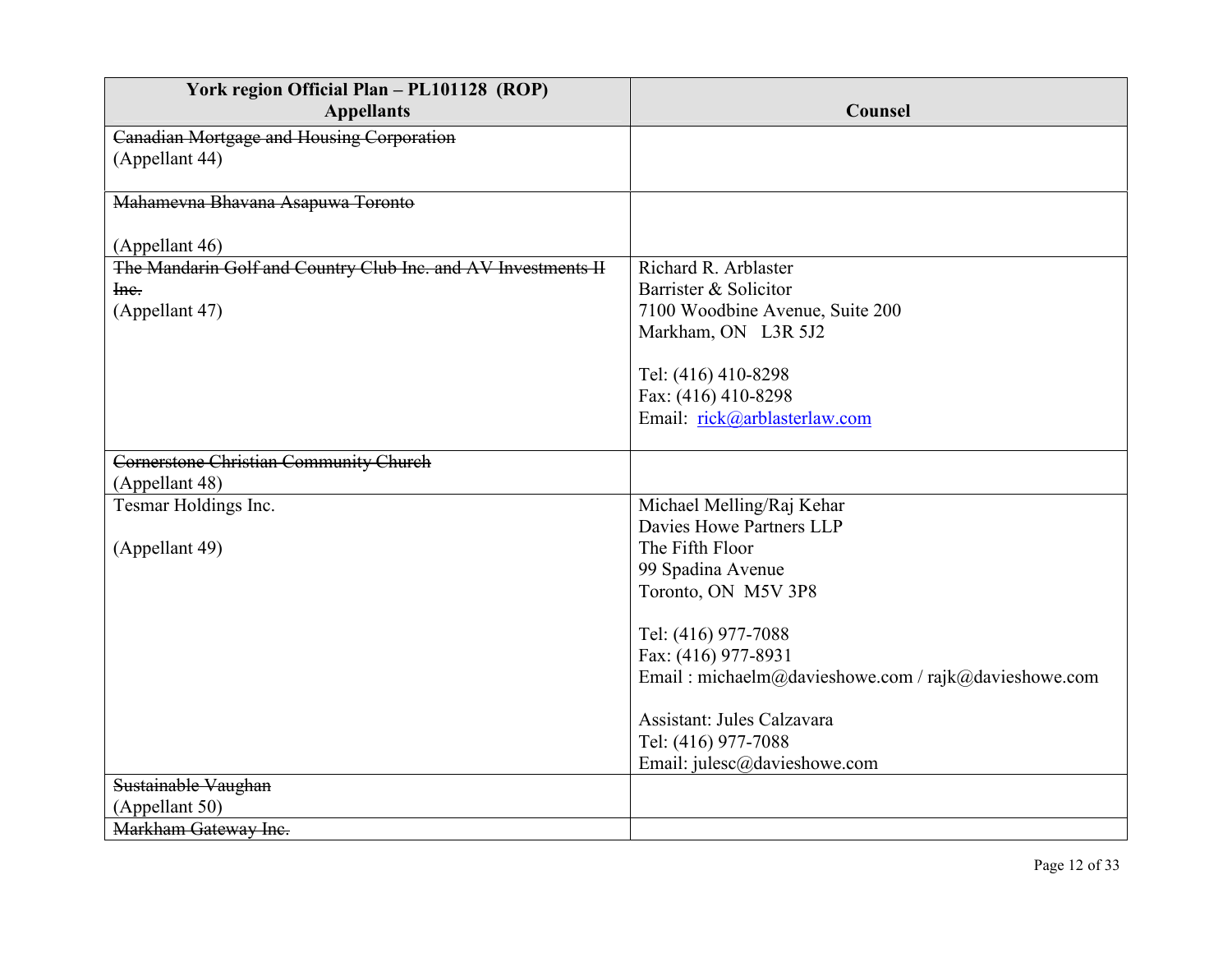| York region Official Plan - PL101128 (ROP)<br><b>Appellants</b>                                                     | Counsel                                                                            |
|---------------------------------------------------------------------------------------------------------------------|------------------------------------------------------------------------------------|
| (Appellant 51)                                                                                                      |                                                                                    |
| CHFMS aka Trinison:                                                                                                 | Stephen J. D'Agostino<br><b>Thomson Rogers</b>                                     |
| Colebay Investments Inc.<br>Firwood Holdings Inc.<br>Highcove Investment Inc.<br>Major McCowan Developments Limited | 390 Bay Street<br>Suite 3100<br>Toronto, ON M5H 1W2                                |
| <b>Summerlane Realty Corp</b><br>(Appellant 52)                                                                     | Tel: (416) 868-3126<br>Fax: (416) 868-3134<br>E-mail: sdagostino@thomsonrogers.com |
| (initially part of Appellant 4 but now separately represented)                                                      |                                                                                    |

| Amendment 1 – Urban Expansion in the Town of East<br>Gwillimbury – OMB Case No. PL101233 (ROPA 1)<br>Appellant | <b>Counsel</b>                              |
|----------------------------------------------------------------------------------------------------------------|---------------------------------------------|
| Dalton and Alan Faris                                                                                          | Susan Rosenthal                             |
|                                                                                                                | Davies Howe Partners LLP<br>The Fifth Floor |
|                                                                                                                | 99 Spadina Avenue                           |
|                                                                                                                | Toronto, ON M5V 3P8                         |
|                                                                                                                | Tel: (416) 977-7088                         |
|                                                                                                                | Fax: (416) 977-8931                         |
|                                                                                                                | Email: susanr@davieshowe.com                |
| Eden Mills Estates Inc.                                                                                        | Bobby Bhoola                                |
|                                                                                                                | <b>Ballantry Homes</b>                      |
|                                                                                                                | 20 Cachet Woods Court, Suite 6              |
|                                                                                                                | Markham, ON L6C 3G1                         |
|                                                                                                                | Tel: (905) 887-7100                         |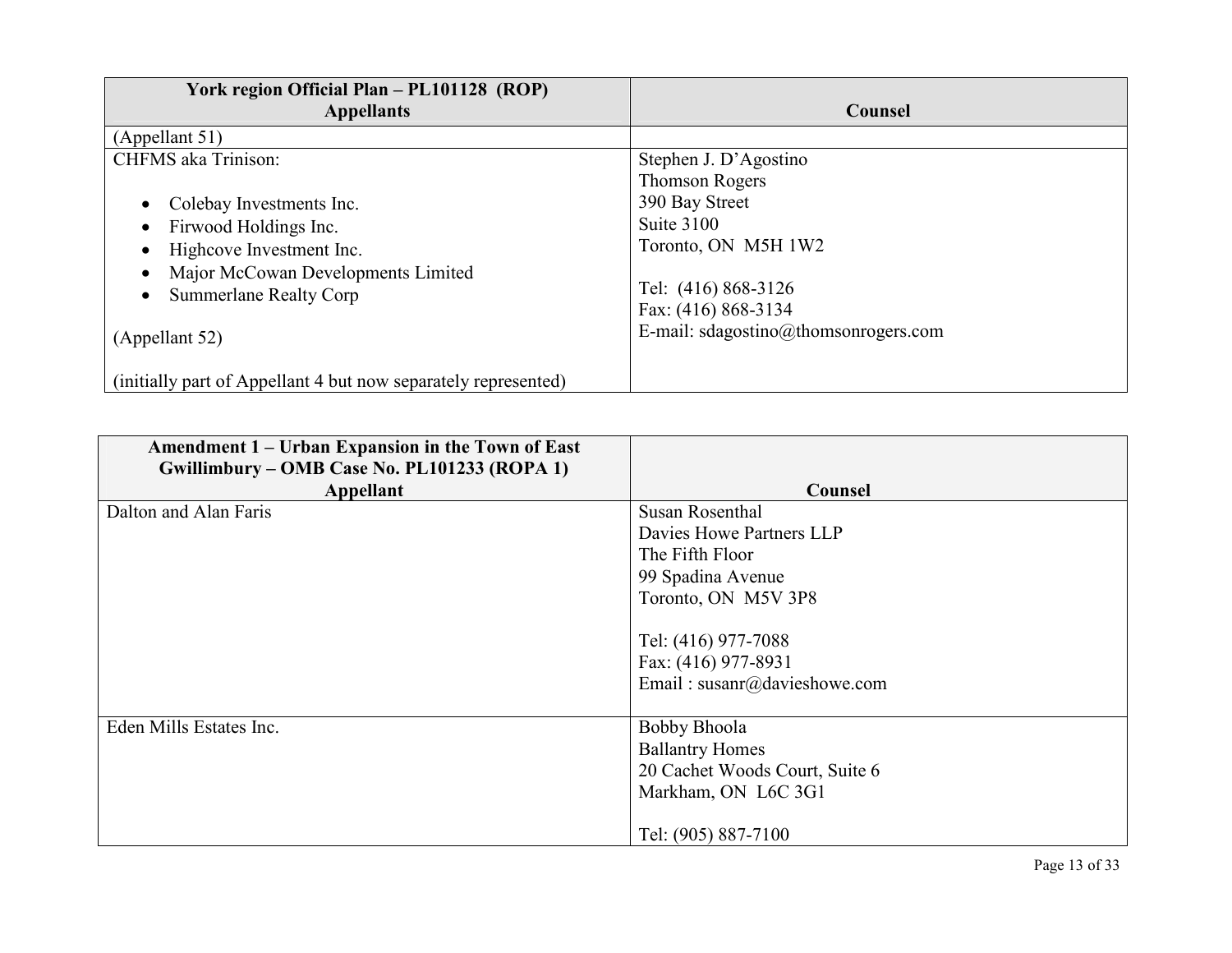| Amendment 1 – Urban Expansion in the Town of East<br>Gwillimbury – OMB Case No. PL101233 (ROPA 1) |                                 |
|---------------------------------------------------------------------------------------------------|---------------------------------|
| Appellant                                                                                         | Counsel                         |
|                                                                                                   | Fax: (905) 887-7101             |
|                                                                                                   | Email: bobby@ballantryhomes.com |
|                                                                                                   |                                 |
| Martin Pick, Thomas Pick and 132463 Ontario Inc.                                                  | Mark Flowers                    |
|                                                                                                   | Davies Howe Partners LLP        |
|                                                                                                   | The Fifth Floor                 |
|                                                                                                   | 99 Spadina Avenue               |
|                                                                                                   | Toronto, ON M5V 3P8             |
|                                                                                                   |                                 |
|                                                                                                   | Tel: (416) 977-7088             |
|                                                                                                   | Fax: (416) 977-8931             |
|                                                                                                   | Email: markf@davieshowe.com     |
| Rice Commercial Group of Companies                                                                | <b>Susan Rosenthal</b>          |
|                                                                                                   | Davies Howe Partners LLP        |
|                                                                                                   | The Fifth Floor                 |
|                                                                                                   | 99 Spadina Avenue               |
|                                                                                                   | Toronto, ON M5V 3P8             |
|                                                                                                   |                                 |
|                                                                                                   | Tel: (416) 977-7088             |
|                                                                                                   | Fax: (416) 977-8931             |
|                                                                                                   | Email: susanr@davieshowe.com    |
|                                                                                                   |                                 |

| Amendment 2 – Urban Expansion in the City of Vaughan –<br><b>OMB Case No. PL101237 (ROPA 2)</b><br><b>Appellant</b> |                |
|---------------------------------------------------------------------------------------------------------------------|----------------|
|                                                                                                                     | <b>Counsel</b> |
| Sustainable Vaughan                                                                                                 |                |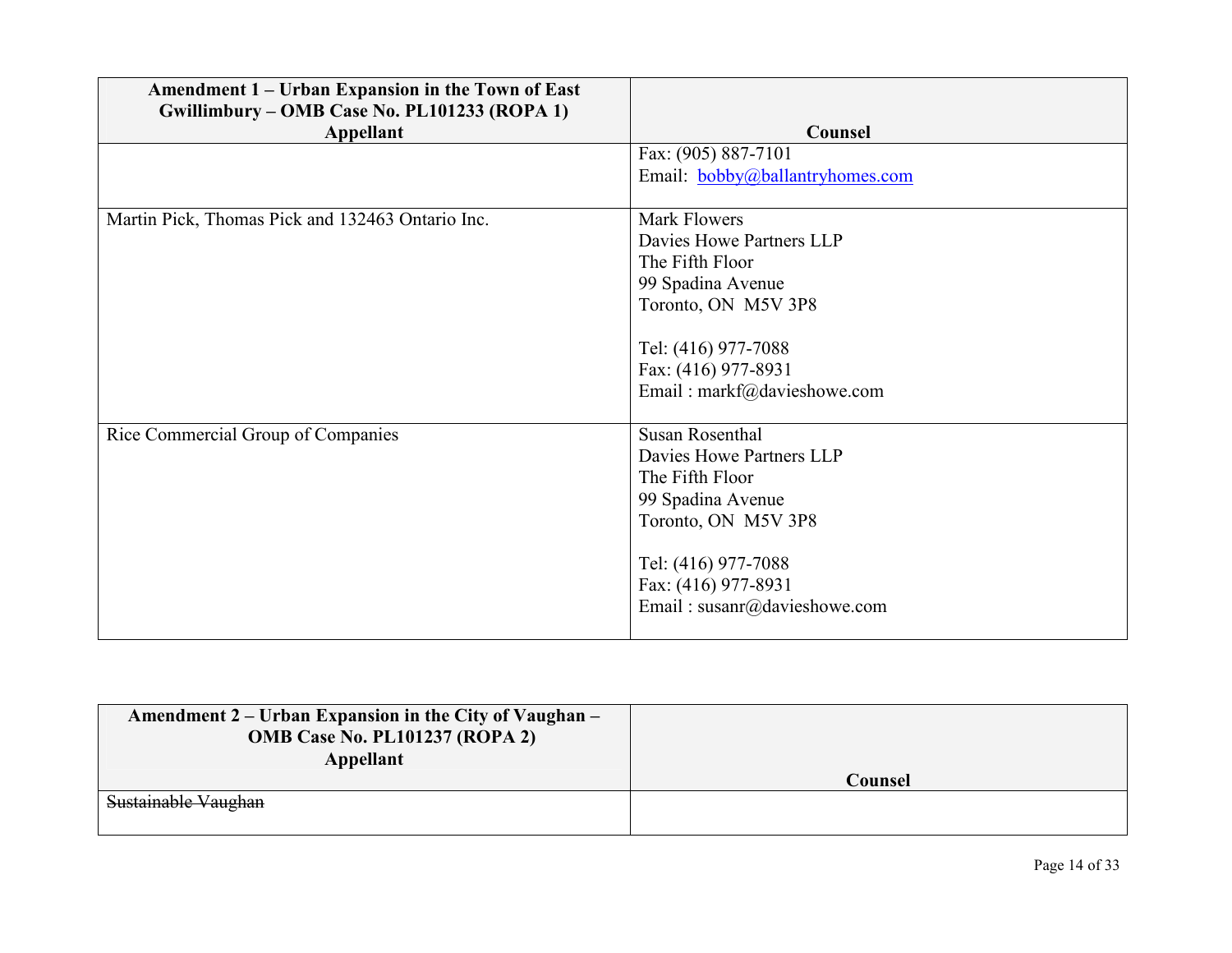| Amendment 3 - Urban Expansion in the Town of Markham -<br><b>OMB Case No. PL101238 (ROPA 3)</b><br><b>Appellant</b> | Counsel                                             |
|---------------------------------------------------------------------------------------------------------------------|-----------------------------------------------------|
| Minotar Holdings Inc., Corlots Developments,                                                                        | Catherine A. Lyons                                  |
| Cherokee Holdings and Halvan 5.5 Investments Ltd.                                                                   | Goodmans LLP                                        |
|                                                                                                                     | Barristers and Solicitors                           |
|                                                                                                                     | Bay Adelaide Centre                                 |
|                                                                                                                     | 333 Bay Street                                      |
|                                                                                                                     | Suite 3400                                          |
|                                                                                                                     | Toronto, ON M5H 2S7                                 |
|                                                                                                                     |                                                     |
|                                                                                                                     | Tel: (416) 597-4183                                 |
|                                                                                                                     | Fax: (416) 979-1234                                 |
|                                                                                                                     | Email: clyons@goodmans.ca                           |
| Grace Chinese Gospel Church of North York                                                                           | <b>Ricard Arblaster</b>                             |
|                                                                                                                     | Richard R. Arblaster Barrister & Solicitor          |
|                                                                                                                     | 7100 Woodbine Avenue, Suite 200                     |
|                                                                                                                     | Markham, ON L3R 5J2                                 |
|                                                                                                                     |                                                     |
|                                                                                                                     | rick@arblasterlaw.com                               |
|                                                                                                                     |                                                     |
| North Markham Landowners Group:                                                                                     | Patricia A. Foran/N. Jane Pepino                    |
|                                                                                                                     | Aird & Berlis LLP                                   |
| 1212763 Ontario Limited                                                                                             | Brookfield Place, 181 Bay Street                    |
| 1463069 Ontario Limited<br>п                                                                                        | Suite 1800, Box 754                                 |
| 1512406 Ontario Limited<br>п                                                                                        | Toronto, ON M5J 2T9                                 |
| 1612286 Ontario Inc.<br>п                                                                                           |                                                     |
| 4551 Elgin Mills Developments Limited<br>п                                                                          | Tel: (416) 865-3425/(416) 865-7727                  |
| CAVCOE Holding Ltd.<br>$\blacksquare$                                                                               | Fax: (416) 863-1515                                 |
| First Elgin Mills Developments Inc.                                                                                 | Email: pforan@airdberlis.com/jpepino@airdberlis.com |
| Glendower Properties Inc.<br>п                                                                                      |                                                     |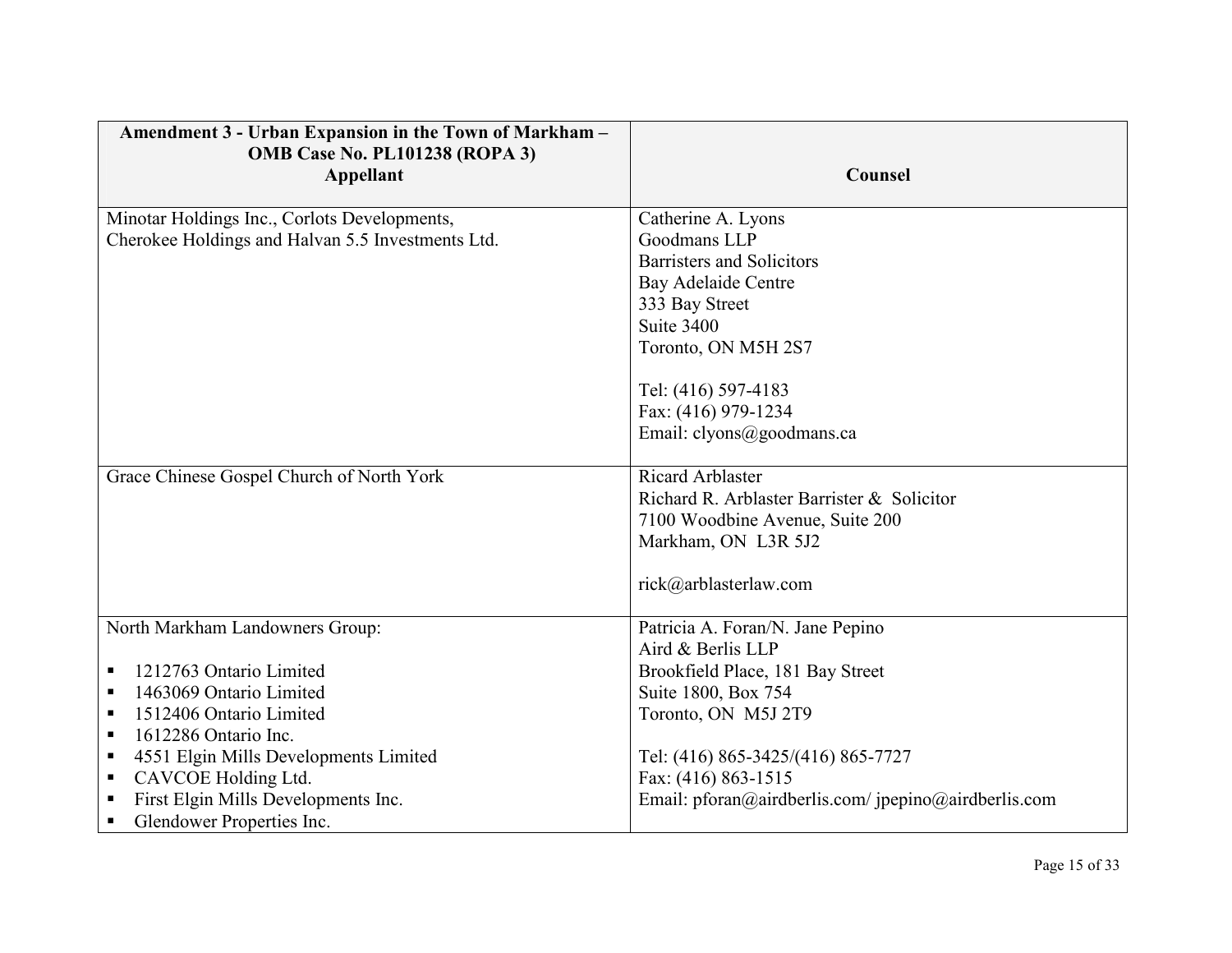| Kennedy Elgin Developments Limited<br>$\blacksquare$<br>Mackenzie 48 Investments Limited<br>$\blacksquare$<br>Major Kennedy Developments Limited<br>п<br>Major Kennedy South Developments Limited<br>п<br>Frambordeaux Developments Inc.<br>п<br>Tsialtas, Peter and Cathy<br>п<br>Tung Kee Investment Limited Partnership<br>п<br>Warden Mills Developments Limited<br>п<br>ZACORP Ventures Inc.<br>п |                                                                                                                                                                                             |
|--------------------------------------------------------------------------------------------------------------------------------------------------------------------------------------------------------------------------------------------------------------------------------------------------------------------------------------------------------------------------------------------------------|---------------------------------------------------------------------------------------------------------------------------------------------------------------------------------------------|
| Romandale Farms Limited                                                                                                                                                                                                                                                                                                                                                                                | Raj Kehar<br>Davies Howe Partners LLP<br>The Fifth Floor<br>99 Spadina Avenue<br>Toronto, ON M5V 3P8<br>Tel: (416) 977-7088<br>Fax: (416) 977-8931<br>Email: $rajk@davieshowe.com$          |
| CHFMS aka Trinison:<br>Colebay Investments Inc.<br>Firwood Holdings Inc.<br>Highcove Investment Inc.<br>Major McCowan Developments Limited<br><b>Summerlane Realty Corp</b>                                                                                                                                                                                                                            | Stephen J. D'Agostino<br><b>Thomson Rogers</b><br>390 Bay Street<br>Suite 3100<br>Toronto, ON M5H 1W2<br>Tel: (416) 868-3126<br>Fax: (416) 868-3134<br>E-mail: sdagostino@thomsonrogers.com |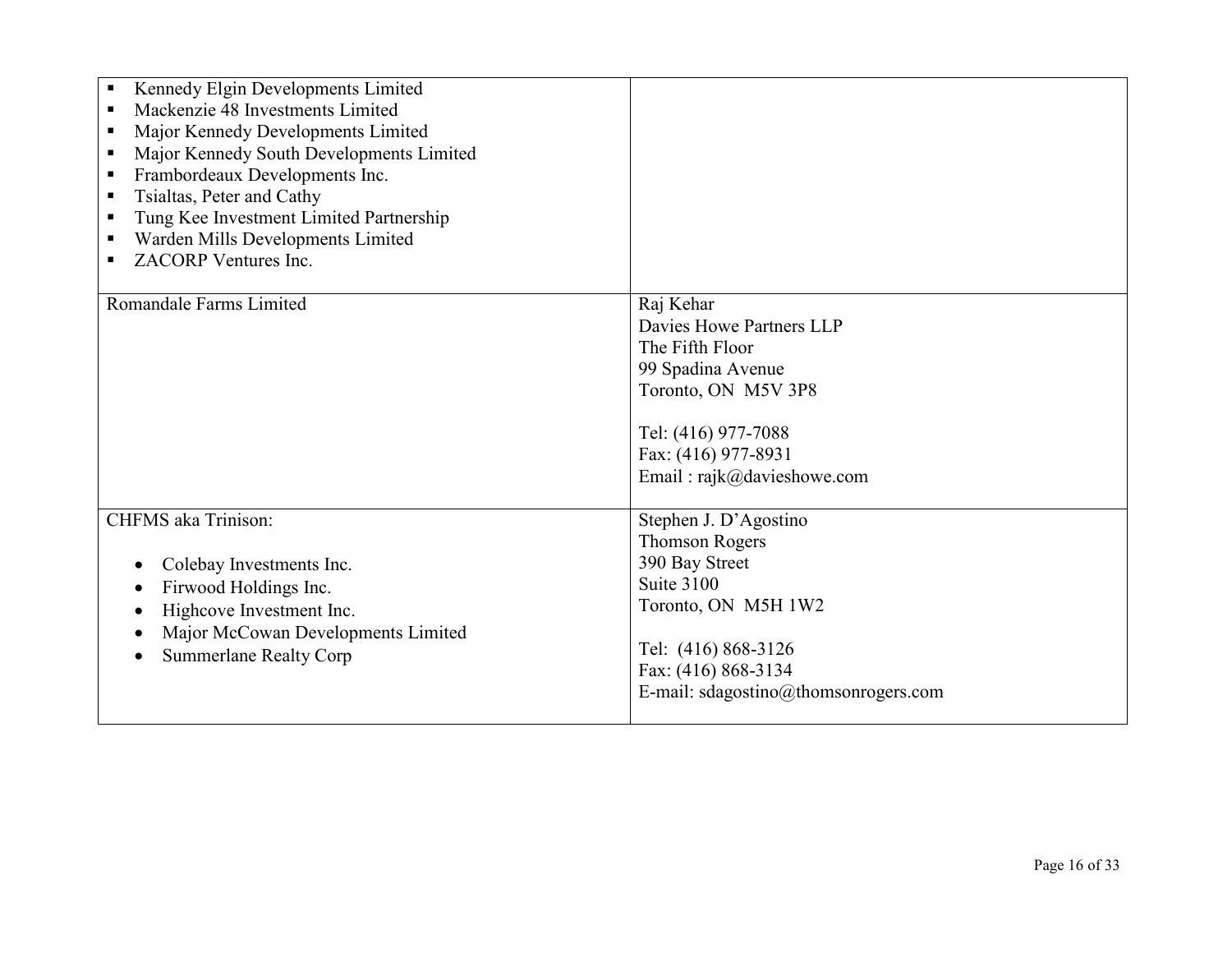# **Party and Participant Status**

## **Public Sector Party Status:**

| Municipality or other public agency /<br>Party | Counsel                                                                                                                                                                                                                 | <b>OMB</b> proceeding in which <b>Party</b> status<br>is granted |
|------------------------------------------------|-------------------------------------------------------------------------------------------------------------------------------------------------------------------------------------------------------------------------|------------------------------------------------------------------|
| Township of King                               | Josephine A. Matera<br>Aird & Berlis LLP<br><b>Brookfield Place</b><br>181 Bay Street, Suite 1800<br>P.O. Box 754<br>Toronto, ON M5J 2T9<br>Tel: (416) 865-3061<br>Fax: (416) 863-1515<br>Email: jmatera@airdberlis.com | PL101128                                                         |
| Town of Markham                                | Catherine Conrad<br><b>Legal Services Department</b><br>The Corporation of the Town of Markham<br>101 Town Centre Boulevard<br>Markham, ON L3R 9W3<br>Tel: (905) 475-4737<br>Email: cconrad@markham.ca                  | PL101128<br>PL101233<br>PL101237<br>PL101238                     |
| City of Vaughan                                | Claudia A. Storto<br><b>Legal Services Department</b><br>City of Vaughan<br>2141 Major Mackenzie Drive<br>Vaughan, ON L6A 1T1<br>Tel: (905) 832-8585 x 8315<br>Fax: (905) 832-6130                                      | PL101128<br>PL101233<br>PL101237<br>PL101238                     |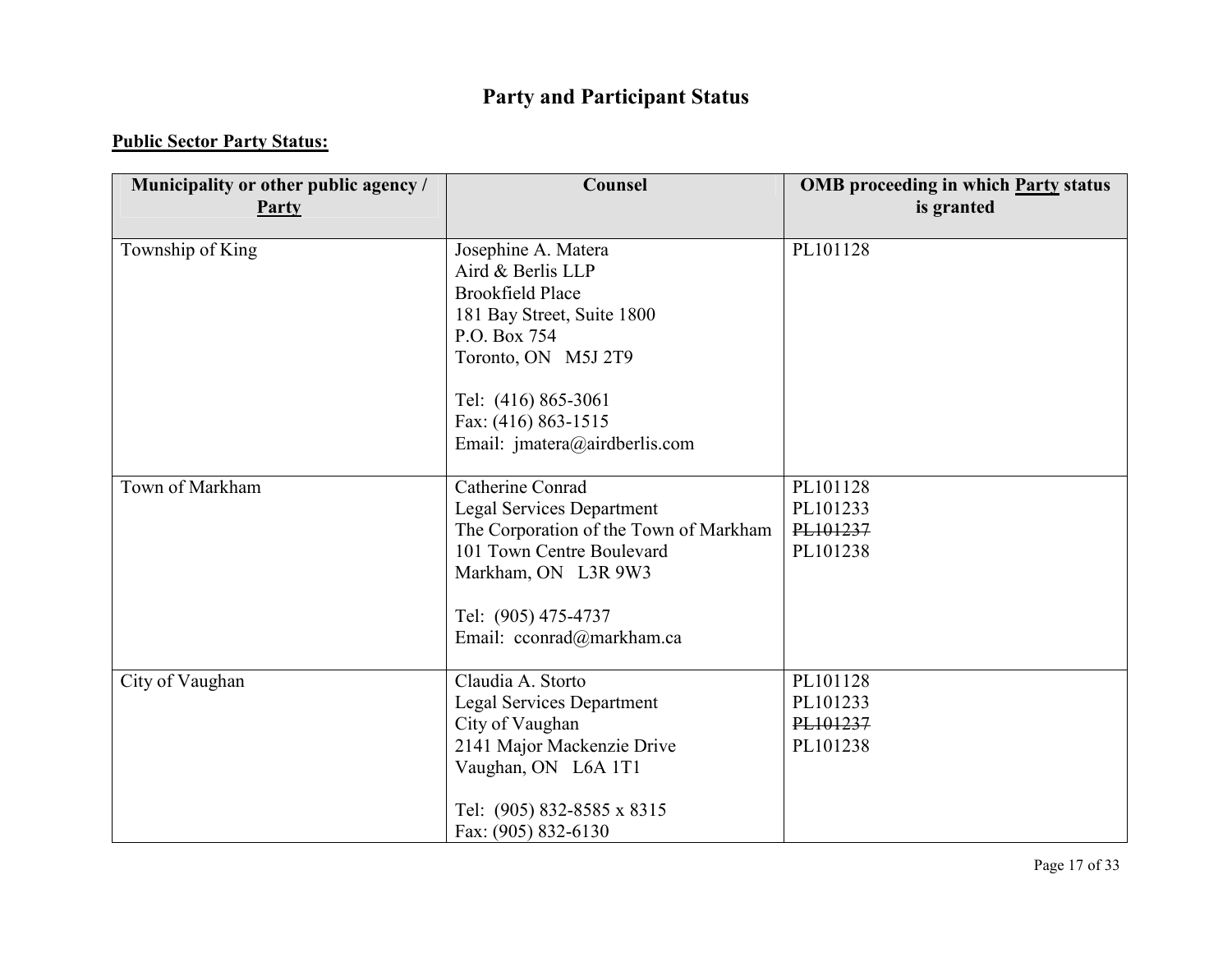| Municipality or other public agency /<br><b>Party</b> | Counsel                                                                                                                                                                                                                  | <b>OMB</b> proceeding in which <b>Party</b> status<br>is granted |
|-------------------------------------------------------|--------------------------------------------------------------------------------------------------------------------------------------------------------------------------------------------------------------------------|------------------------------------------------------------------|
|                                                       | Email: Claudia.Storto@vaughan.ca                                                                                                                                                                                         |                                                                  |
| Town of East Gwillimbury                              | Don Sinclair<br>General Manager<br>Development and Legal Services<br>19000 Leslie Street<br>Sharon, ON L0G 1V0<br>Tel: (905) 478-4282 x 3805<br>Fax: (905) 478-2808<br>Email: dsinclair@eastgwillimbury.ca               | PL101128<br>PL101233<br>PL101237<br>PL101238                     |
| Town of Richmond Hill                                 | Antonio Dimilta,<br><b>Assistant Town Solicitor</b><br>Town of Richmond Hill<br>225 East Beaver Creek Road<br>Richmond Hill, ON L4B 3P4<br>Tel: (905) 771-2513<br>Fax: (905) 771-2408<br>Email: adimilta@richmondhill.ca | PL101128<br>PL101233<br>PL101237<br>PL101238                     |

## **Public Sector Participant Status:**

| Municipality or other public agency /<br>Participant | Counsel                                                                                              | OMB proceeding in which Participant<br>status is granted |
|------------------------------------------------------|------------------------------------------------------------------------------------------------------|----------------------------------------------------------|
| Town of Newmarket                                    | Esther Armchuk-Ball<br>Director of Legal Services/Solicitor<br>Town of Newmarket<br>395 Mulock Drive | PL101128                                                 |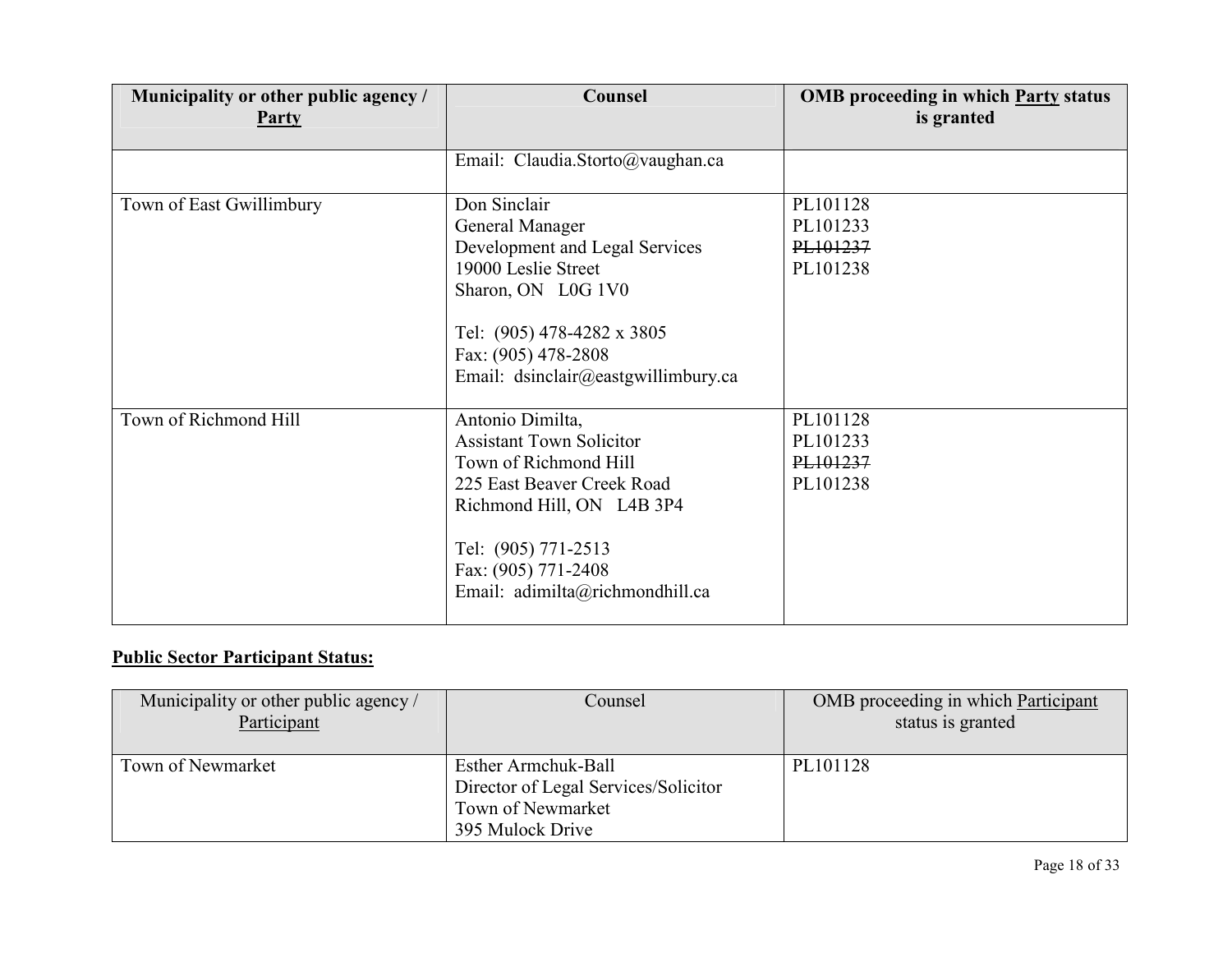| Municipality or other public agency /<br>Participant | Counsel                                                                                                                                                                                                                                           | OMB proceeding in which Participant<br>status is granted |
|------------------------------------------------------|---------------------------------------------------------------------------------------------------------------------------------------------------------------------------------------------------------------------------------------------------|----------------------------------------------------------|
|                                                      | P.O. Box 328                                                                                                                                                                                                                                      |                                                          |
|                                                      | Newmarket, ON L3Y 4X7                                                                                                                                                                                                                             |                                                          |
|                                                      | Tel: (905) 895-5193<br>Fax: (905) 953-5136<br>Email: earmchuk-ball@newmarket.ca                                                                                                                                                                   |                                                          |
| Town of Georgina                                     | Signe Leisk<br>Cassels Brock & Blackwell LLP<br>Scotia Plaza<br>40 King Street West, Suite 2100<br>Toronto, ON M5H 3C2<br>Tel: (416) 869-5411<br>Fax: (416) 640-3218<br>Email: sleisk@casselsbrock.com                                            | PL101233                                                 |
| <b>TRCA</b>                                          | Quentin Hanchard<br>Manager, Development, Planning and<br>Regulation<br>Toronto & Region Conservation Authority<br>5 Shoreham Drive<br>Downsview, ON M3N 1S4<br>Tel: (416) 661-6600 x 5324<br>Fax: (416) 661-6898<br>E-mail: qhanchard@trca.on.ca | PL101128<br>PL101233<br>PL101237<br>PL101238             |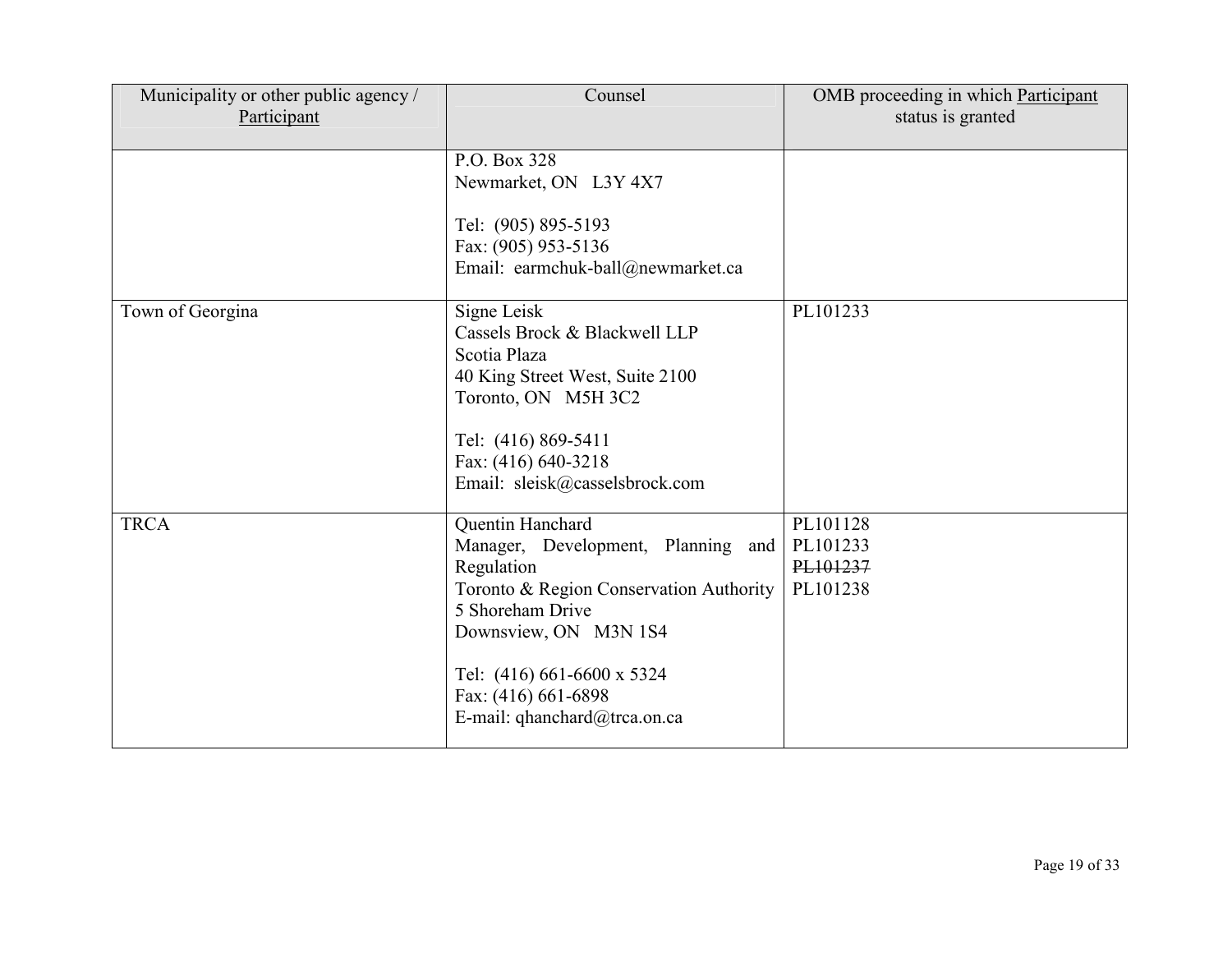# **Landowner Party Status:**

| <b>Landowner / Party</b>                                                  | Counsel                                                                                                                                                                                                | <b>OMB</b><br>proceeding in<br>which status is<br>granted | <b>Appeal to</b><br><b>Which Status</b><br><b>Granted</b><br>(See<br><b>Attachment A)</b> | <b>Policies to Which Party</b><br><b>Status Relates</b>                                                                                                                                                       |
|---------------------------------------------------------------------------|--------------------------------------------------------------------------------------------------------------------------------------------------------------------------------------------------------|-----------------------------------------------------------|-------------------------------------------------------------------------------------------|---------------------------------------------------------------------------------------------------------------------------------------------------------------------------------------------------------------|
| Angus Glen<br>Developments Ltd.<br>Angus Glen Golf Club<br>Ltd.           | Signe Leisk<br>Cassels Brock & Blackwell LLP<br>Scotia Plaza<br>40 King Street West, Suite 2100<br>Toronto, ON M5H 3C2<br>Tel: (416) 869-5411<br>Fax: (416) 640-3218<br>Email: sleisk@casselsbrock.com | PL101238<br>(ROPA <sub>3</sub> )                          | ROPA 3 - North<br>Markham<br>Landowners<br>Group                                          | ROPA 3 - Policies and<br>mapping raised by North<br>Markham Landowners<br>Group appeal respecting<br>the urban boundary<br>expansion as delineated<br>by ROPA 3 and the<br>alternative urban<br>boundary line |
| Haulover Investments Ltd.                                                 | Jeffrey E. Streisfield<br>Land Law<br>310 Hillhurst Blvd.<br>Toronto, ON M6B 1N1<br>Tel: (416) 460-2518<br>Email: jeffrey@landplanlaw.com                                                              | PL101128<br>(ROP)                                         | $PL101128 - 1,$<br>2, 18, 19, 23, 28,<br>36, 37                                           | 5.2.20 and 5.2.21,<br>3.5.7, 7.2.31, 7.2.32,<br>7.2.52, 7.5.3, 7.5.4                                                                                                                                          |
| William H. Worden and<br>Yvonne W. Worden<br>Montanaro Estates<br>Limited | Jeffrey E. Streisfield<br>Land Law<br>310 Hillhurst Blvd.<br>Toronto, ON M6B 1N1<br>Tel: (416) 460-2518<br>Email: jeffrey@landplanlaw.com                                                              | PL101128<br>(ROP)                                         | N/A                                                                                       | Amendments to Maps 1,<br>2 and 8 of ROP - 2010<br>for the<br>Worden/Montanaro<br>lands to carry forward<br>the approved ROPA 41<br>land use designations for<br>those lands.                                  |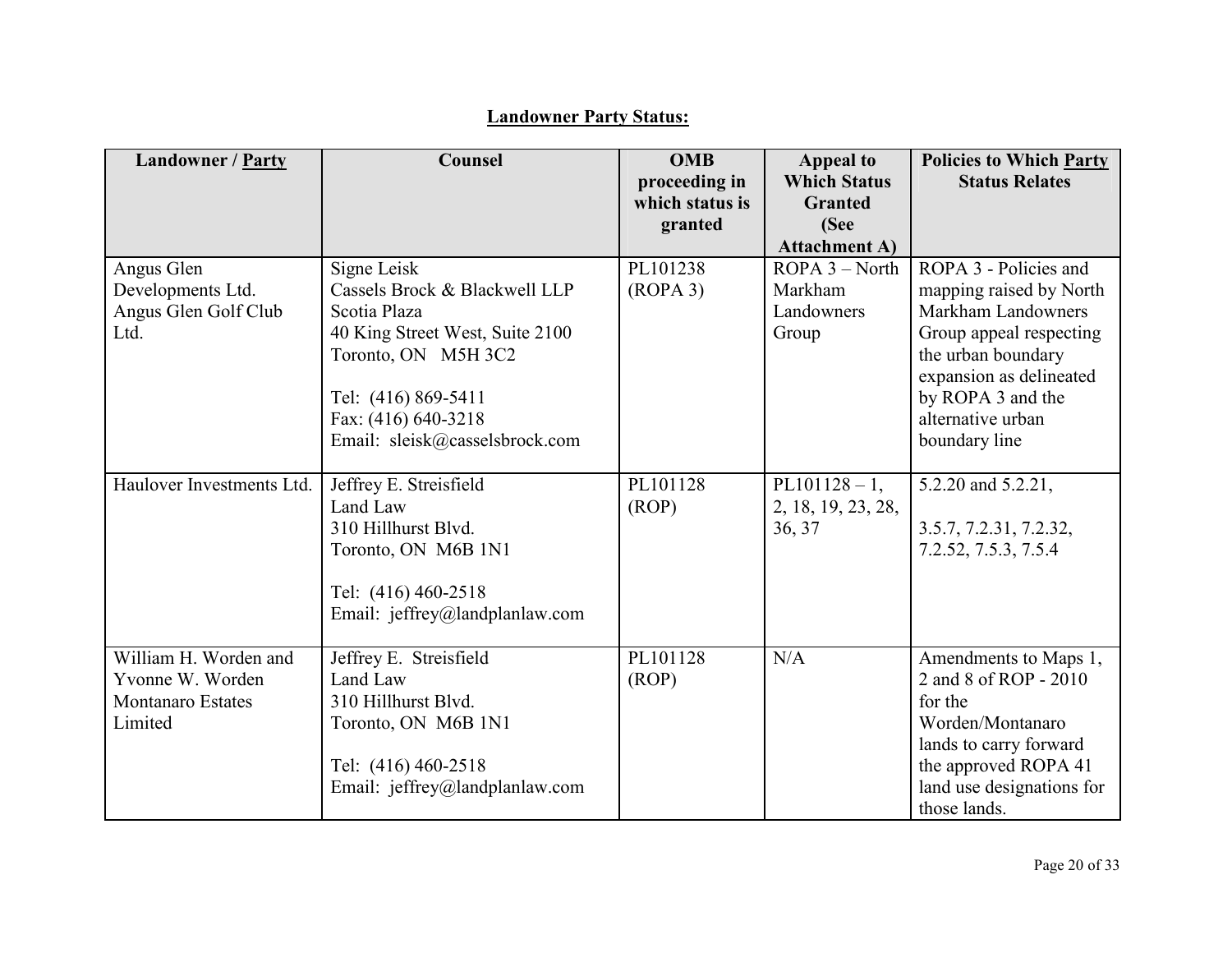| <b>Landowner / Party</b>                    | Counsel                                                                                                                           | <b>OMB</b>                                            | <b>Appeal to</b>                      | <b>Policies to Which Party</b>                                                                                              |
|---------------------------------------------|-----------------------------------------------------------------------------------------------------------------------------------|-------------------------------------------------------|---------------------------------------|-----------------------------------------------------------------------------------------------------------------------------|
|                                             |                                                                                                                                   | proceeding in<br>which status is                      | <b>Which Status</b><br><b>Granted</b> | <b>Status Relates</b>                                                                                                       |
|                                             |                                                                                                                                   | granted                                               | (See                                  |                                                                                                                             |
|                                             |                                                                                                                                   |                                                       | <b>Attachment A)</b>                  |                                                                                                                             |
| Vaughan 400 Landowners<br>Group Inc.        | Michael Melling<br>Davies Howe Partners LLP<br>The Fifth Floor<br>99 Spadina Avenue<br>Toronto, ON M5V 3P8<br>Tel: (416) 977-7088 | PL101128<br>(ROP)                                     | N/A                                   | Lifting of deferral area 2<br>in ROPA 52                                                                                    |
|                                             | Fax: (416) 977-8931<br>Email: michaelm@davieshowe.com                                                                             |                                                       |                                       |                                                                                                                             |
| Harry John Lewis and<br>Murray Allin Lewis, | Donald Hindson<br><b>Cattanach Hindson Sutton</b><br>VanVeldhuizen<br>52 Main Street Markham North<br>Markham, ON L3P 1X5         | PL101128<br>(ROP)<br>PL101238<br>(ROPA <sub>3</sub> ) | $PL101128 - 47$<br>ROPA <sub>3</sub>  | Chapter 2 policies and<br>related maps, figures and<br>definitions, as set out in<br>Mr. Hindson's letter of<br>May 4, 2011 |
| Donald Miller                               | Tel: (905) 294-0666<br>Fax: (905) 294-5688<br>Email: donald@cattanach.ca                                                          |                                                       |                                       | ROPA 3-Map 2                                                                                                                |
| <b>Ruth Elizabeth Brock</b>                 | Donald Hindson<br><b>Cattanach Hindson Sutton</b>                                                                                 | PL101238<br>(ROPA 3)                                  | $ROPA 3 - North$<br>Markham           | ROPA 3 - Policies and<br>mapping raised by North                                                                            |
| Lois Marguerite Frisby                      | VanVeldhuizen<br>52 Main Street Markham North                                                                                     |                                                       | Landowners<br>Group                   | Markham Landowners<br>Group appeal respecting                                                                               |
| <b>Ruth Elizabeth Brock</b>                 | Markham, ON L3P 1X5                                                                                                               |                                                       |                                       | the urban boundary<br>expansion as delineated                                                                               |
| <b>Charlotte Marie Frisby</b>               | Tel: (905) 294-0666<br>Fax: (905) 294-5688                                                                                        |                                                       |                                       | by ROPA 3 and the<br>alternative urban                                                                                      |
| Marguerite Alice Gallone                    | Email: donald@cattanach.ca                                                                                                        |                                                       |                                       | boundary line                                                                                                               |
| Gerhard Schickendanz                        |                                                                                                                                   |                                                       |                                       |                                                                                                                             |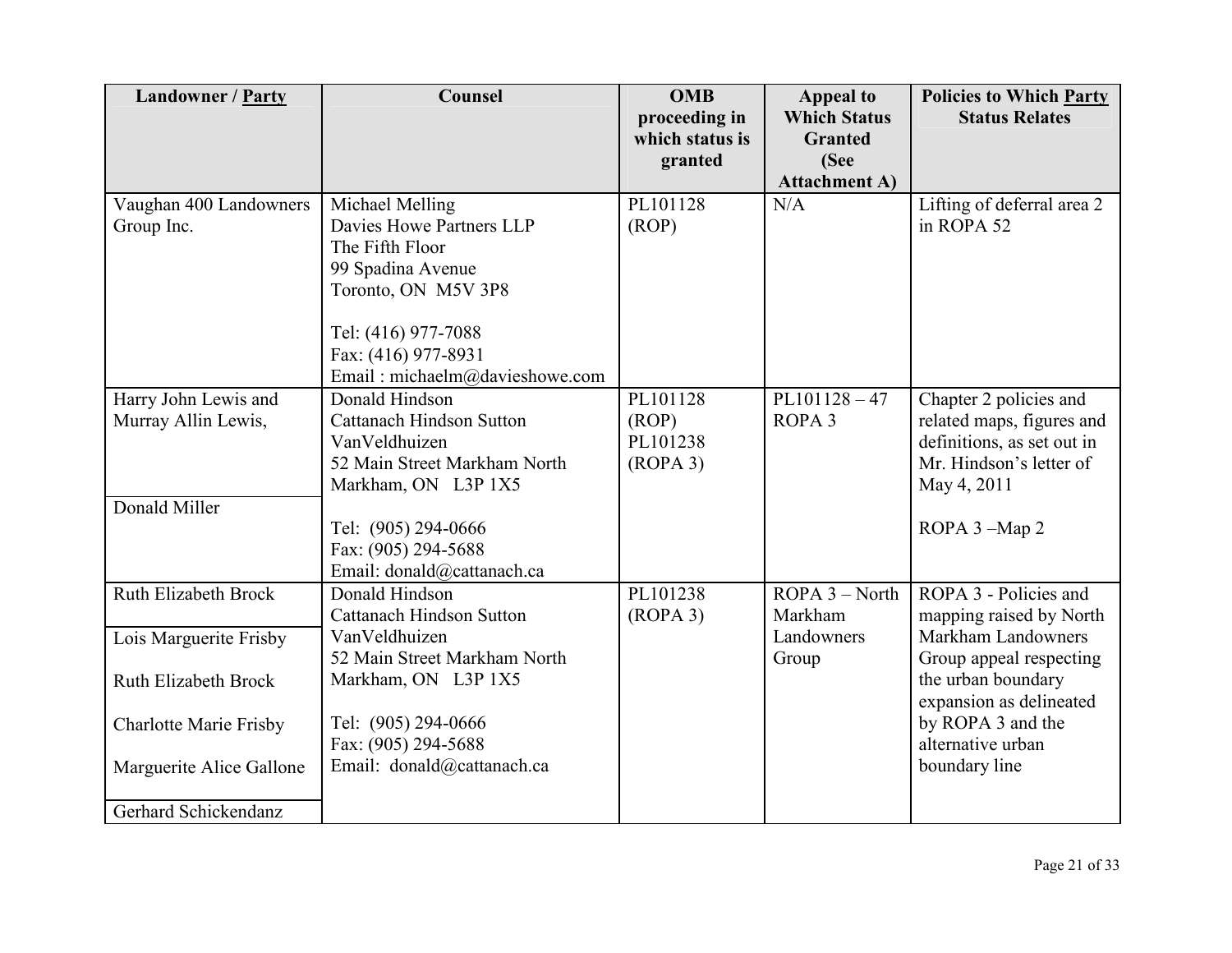| <b>Landowner / Party</b>                       | <b>Counsel</b>                                                                                                                                                                                            | <b>OMB</b><br>proceeding in<br>which status is<br>granted | <b>Appeal to</b><br><b>Which Status</b><br><b>Granted</b><br>(See<br><b>Attachment A)</b> | <b>Policies to Which Party</b><br><b>Status Relates</b> |
|------------------------------------------------|-----------------------------------------------------------------------------------------------------------------------------------------------------------------------------------------------------------|-----------------------------------------------------------|-------------------------------------------------------------------------------------------|---------------------------------------------------------|
| Elma Schickendanz                              |                                                                                                                                                                                                           |                                                           |                                                                                           |                                                         |
| Wagema Holdings<br>Limited                     |                                                                                                                                                                                                           |                                                           |                                                                                           |                                                         |
| Lorna Mary Passafiume<br>Walmark Holdings Inc. |                                                                                                                                                                                                           |                                                           |                                                                                           |                                                         |
| MI Developments Inc.                           | Steven A. Zakem<br>Aird & Berlis LLP<br>Brookfield Place, 181 Bay Street<br>Suite 1800, Box 754<br>Toronto, ON M5J 2T9<br>Tel: (416) 865-3440<br>Fax:: $(416) 863 - 1515$<br>Email: szakem@airdberlis.com | PL101128<br>(ROP)                                         | $PL101128 - 49$                                                                           | Policies which may be<br>raised by Tesmar appeal        |
| Delisle Properties Limited                     | Barry Horosko/Cathy Facciolo<br><b>Bratty and Partners LLP</b><br>7501 Keele Street, Suite 200<br>Vaughan, ON L4K 1Y2                                                                                     | PL101128<br>(ROP)                                         | $PL101128 - 49$                                                                           | Policies which may be<br>raised by Tesmar appeal        |
|                                                | Tel: (905) 760-2600<br>Fax: (905) 760-2900<br>Email:<br>bhorosko@bratty.com/cfacciolo@br<br>atty.com                                                                                                      |                                                           |                                                                                           |                                                         |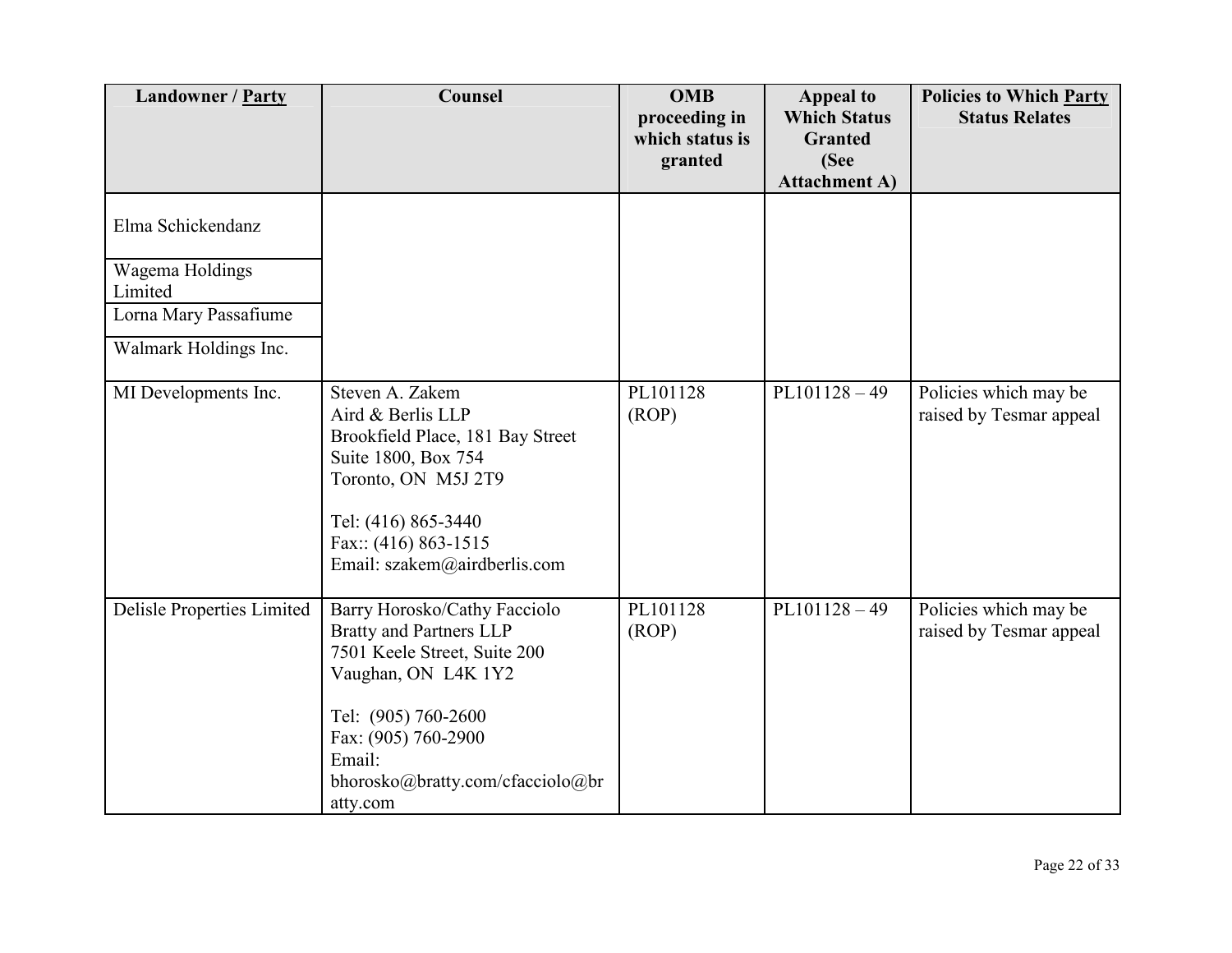| <b>Landowner / Party</b>                                                           | Counsel                                                                                                                                                                                                                     | <b>OMB</b><br>proceeding in<br>which status is<br>granted | <b>Appeal to</b><br><b>Which Status</b><br><b>Granted</b><br>(See<br><b>Attachment A)</b> | <b>Policies to Which Party</b><br><b>Status Relates</b> |
|------------------------------------------------------------------------------------|-----------------------------------------------------------------------------------------------------------------------------------------------------------------------------------------------------------------------------|-----------------------------------------------------------|-------------------------------------------------------------------------------------------|---------------------------------------------------------|
| <b>Block 34 East</b><br>Landowners Group Inc.                                      | Roslyn Houser<br>Goodmans LLP<br>Barristers and Solicitors<br><b>Bay Adelaide Centre</b><br>333 Bay Street<br>Suite 3400<br>Toronto, ON M5H 2S7<br>Tel: (416) 597-4119<br>Fax: (416) 979-1234<br>Email: rhouser@goodmans.ca | PL101128<br>(ROP)                                         | N/A                                                                                       | Lifting of deferral area 1<br>in ROPA 52                |
| <b>Dorzil Developments</b><br>(Bayview) Ltd.                                       | John M. Alati<br>Davies Howe Partners LLP<br>The Fifth Floor<br>99 Spadina Avenue<br>Toronto, ON M5V 3P8<br>Tel: (416) 977-7088<br>Fax: (416) 977-8931<br>Email: johna@davieshowe.com                                       | PL101233<br>(ROPA 1)                                      | PL101233<br>(ROPA 1)                                                                      | ROPA <sub>1</sub>                                       |
| Canada Mortgage and<br>Housing Corporation<br>("CMHC") and Quaestus<br>Corporation | Patrick Devine/Mark Piel<br>Fraser Milner Casgrain LLP<br><b>Toronto Dominion Centre</b><br>77 King Street Wets, Suite 400<br>Toronto, ON M5K 0A1<br>Tel: (416) 863-4515/(416) 863-4744                                     | PL101128<br>(ROP)                                         | $PL101128 - 23$<br>and 37                                                                 | Policy identified as "old<br>4.3.8" on Exhibit 4        |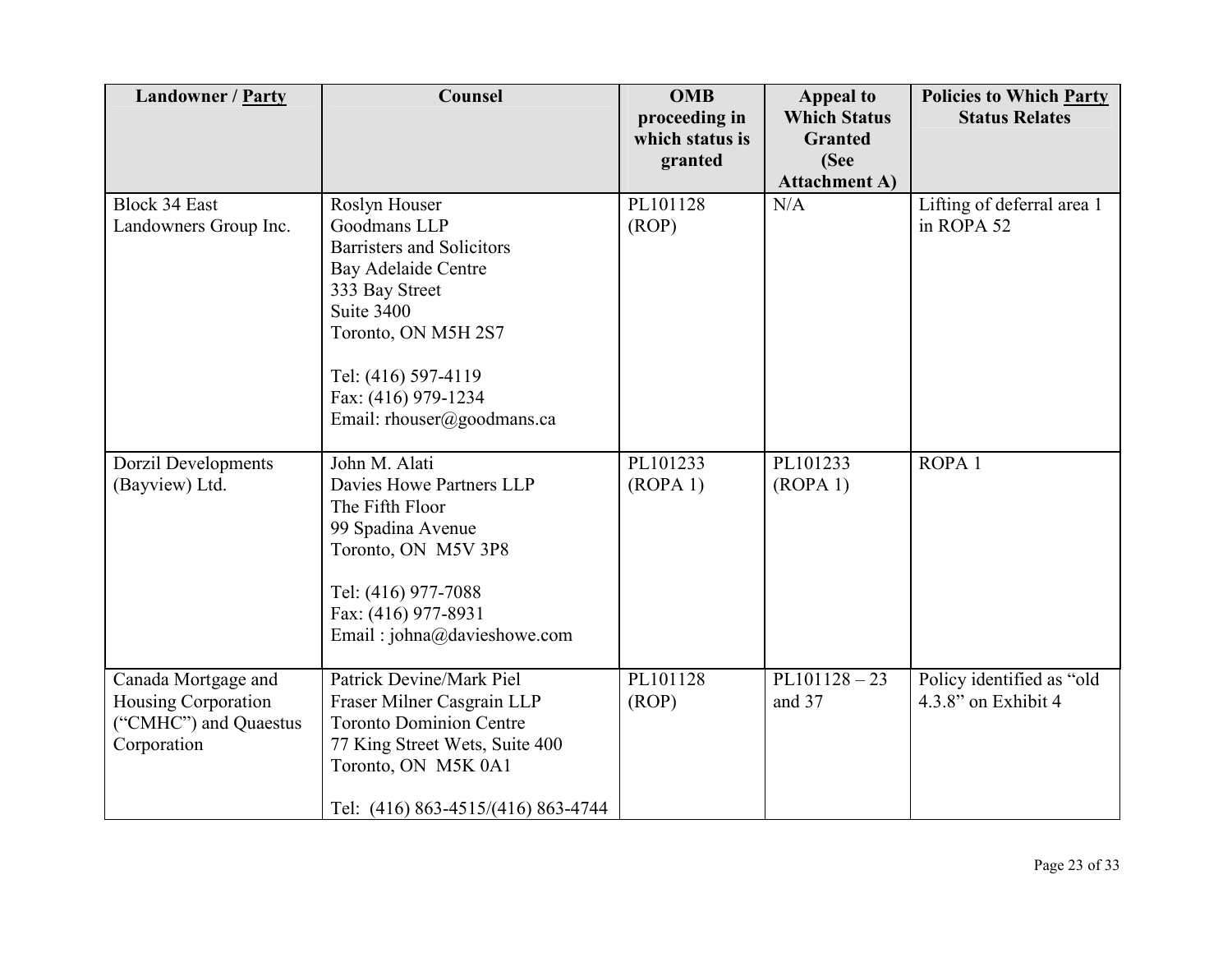| Landowner / Party                    | Counsel                                                                                                                                                                                                                       | <b>OMB</b><br>proceeding in | <b>Appeal to</b><br><b>Which Status</b> | <b>Policies to Which Party</b><br><b>Status Relates</b>                       |
|--------------------------------------|-------------------------------------------------------------------------------------------------------------------------------------------------------------------------------------------------------------------------------|-----------------------------|-----------------------------------------|-------------------------------------------------------------------------------|
|                                      |                                                                                                                                                                                                                               | which status is<br>granted  | <b>Granted</b><br>(See                  |                                                                               |
|                                      |                                                                                                                                                                                                                               |                             | <b>Attachment A)</b>                    |                                                                               |
|                                      | Fax: (416) 863-4592<br>Email:<br>Patrick.devine@fmc-<br>$law.com / mark.piel@fmc-law.com$                                                                                                                                     |                             |                                         |                                                                               |
| Halvan 5.5 Investments<br>Limited    | Catherine A. Lyons<br>Goodmans LLP<br>Barristers and Solicitors<br>Bay Adelaide Centre<br>333 Bay Street<br>Suite 3400<br>Toronto, ON M5H 2S7<br>Tel: (416) 597-4183<br>Fax: (416) 979-1234<br>Email: clyons@goodmans.ca      | PL101128<br>(ROP)           | PL101128 - 32                           | Policies at issue in<br>Minotaur et. al appeals                               |
| <b>Kau and Associates</b>            | Barry Horosko/Cathy Facciolo<br><b>Bratty and Partners LLP</b><br>7501 Keele Street, Suite 200<br>Vaughan, ON L4K 1Y2<br>Tel: (905) 760-2600<br>Fax: (905) 760-2900<br>Email:<br>bhorosko@bratty.com/cfacciolo@br<br>atty.com | PL101128<br>(ROP)           | $PL101128 - 5$ ,<br>6, 23, and 37       | 4.3.3; 4.3.4; 4.3.7; 4.3.9;<br>4.3.12; 4.4.6; definition<br>of "Major Retail" |
| Mahamevna Bhavana<br>Asapuwa Toronto | <b>Mark Flowers</b><br>Davies Howe Partners LLP                                                                                                                                                                               | PL101128<br>(ROP)           | PL101128 - 47                           | 6.3.2, 6.3.3, 6.3.10 and<br>Map 8                                             |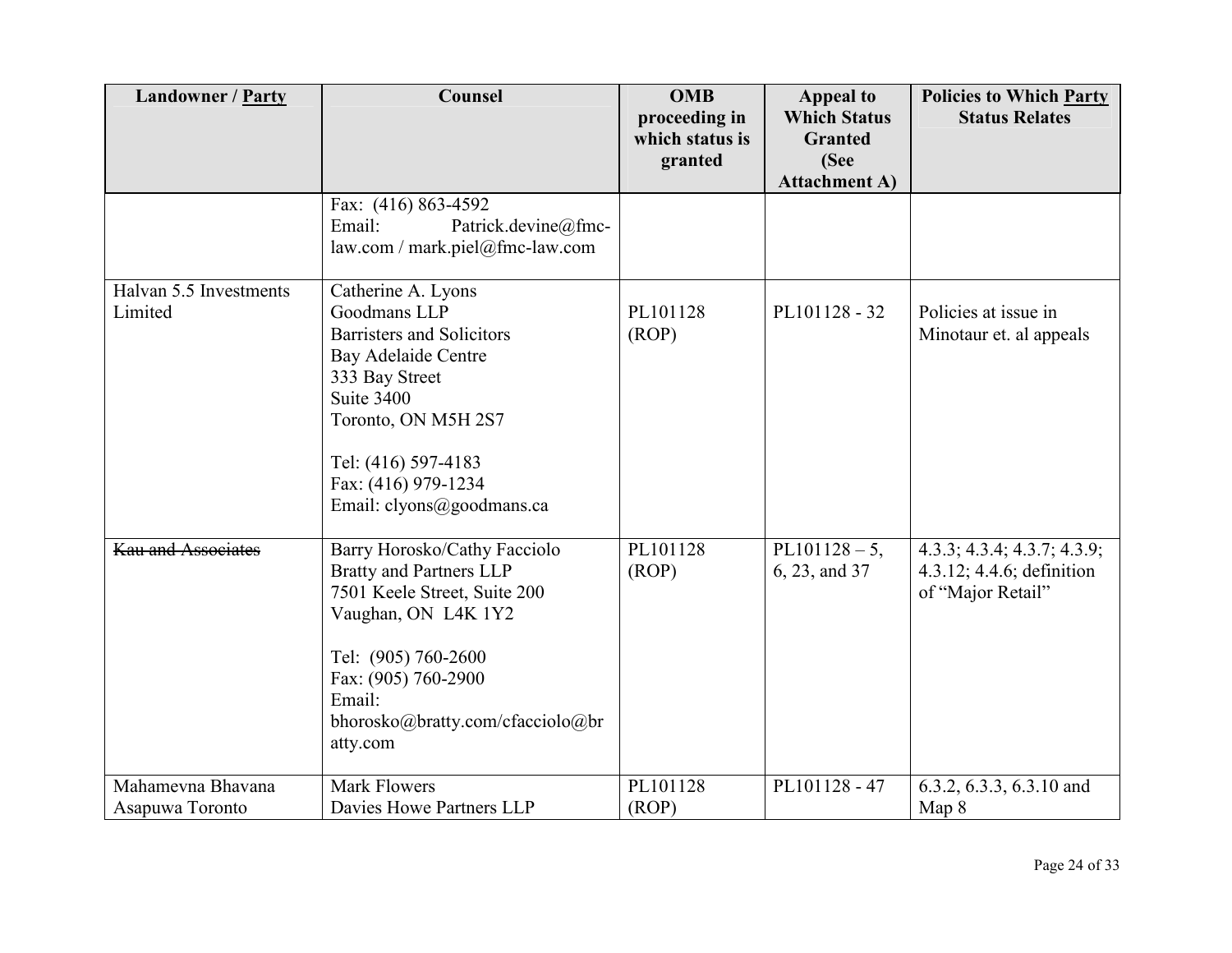| <b>Landowner / Party</b>                 | Counsel                                                                                                                                                                                                                                                                                                        | <b>OMB</b><br>proceeding in<br>which status is<br>granted | <b>Appeal</b> to<br><b>Which Status</b><br><b>Granted</b><br>(See         | <b>Policies to Which Party</b><br><b>Status Relates</b>                                                                                                                         |
|------------------------------------------|----------------------------------------------------------------------------------------------------------------------------------------------------------------------------------------------------------------------------------------------------------------------------------------------------------------|-----------------------------------------------------------|---------------------------------------------------------------------------|---------------------------------------------------------------------------------------------------------------------------------------------------------------------------------|
| <b>Block 27 Landowners</b><br>Group Inc. | The Fifth Floor<br>99 Spadina Avenue<br>Toronto, ON M5V 3P8<br>Tel: (416) 977-7088<br>Fax: (416) 977-8931<br>Email: markf@davieshowe.com<br>Michael Melling/Raj Kehar<br>Davies Howe Partners LLP<br>The Fifth Floor<br>99 Spadina Avenue<br>Toronto, ON M5V 3P8<br>Tel: (416) 977-7088<br>Fax: (416) 977-8931 | PL101128<br>(ROP)<br>PL101237<br>(ROPA 2)                 | <b>Attachment A)</b><br>$PL101128 - 4$ ,<br>19, 30<br>PL101237<br>(ROPA2) | Appeals and policies as<br>set out in correspondence<br>between D. Klacko and<br>M. Melling on June 13<br>and 14, 2011 and July 8<br>and $18$ , $2011$ (filed as<br>Exhibit 23) |
| Huron-Wendat Nation                      | Email: michaelm@davieshowe.com<br>/ rajk@davieshowe.com<br>Assistant: Jules Calzavara<br>Tel: (416) 977-7088<br>Email: julesc@davieshowe.com<br>David Donnelly<br>Donnelly Law<br>576 Carlaw Avenue, Suite 203<br>Toronto, ON M4M 3L1                                                                          | PL101128<br>(ROP)                                         | $PL101128 - 4$ ,<br>27                                                    | 3.4.11 and 3.4.14                                                                                                                                                               |
|                                          | Tel: (416) 572-0464                                                                                                                                                                                                                                                                                            |                                                           |                                                                           |                                                                                                                                                                                 |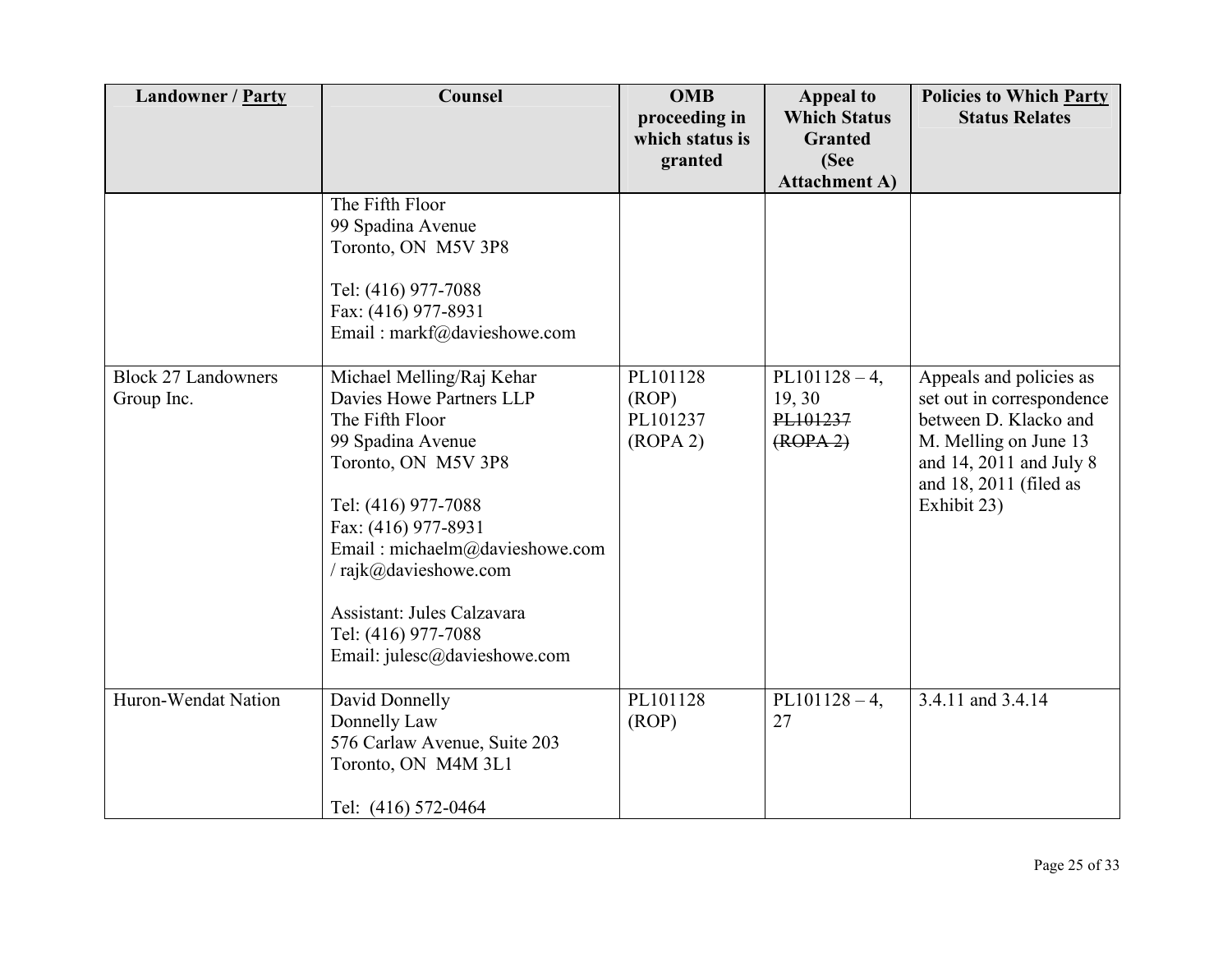| <b>Landowner / Party</b>                                                | Counsel                                                                                                                                                                            | <b>OMB</b><br>proceeding in<br>which status is<br>granted | <b>Appeal to</b><br><b>Which Status</b><br><b>Granted</b><br>(See | <b>Policies to Which Party</b><br><b>Status Relates</b>                                                                        |
|-------------------------------------------------------------------------|------------------------------------------------------------------------------------------------------------------------------------------------------------------------------------|-----------------------------------------------------------|-------------------------------------------------------------------|--------------------------------------------------------------------------------------------------------------------------------|
|                                                                         | Fax: (416) 572-0465<br>Email: david@donnellylaw.ca                                                                                                                                 |                                                           | <b>Attachment A)</b>                                              |                                                                                                                                |
| Block 40/47 Developers<br>Group Inc.                                    | Raj Kehar<br>Davies Howe Partners LLP<br>The Fifth Floor<br>99 Spadina Avenue<br>Toronto, ON M5V 3P8<br>Tel: (416) 977-7088<br>Fax: (416) 977-8931<br>Email: $rajk@davieshowe.com$ | PL101128<br>(ROP)                                         | PL101128<br>(ROP)                                                 | Chapter 2; section 3.5;<br>policies 5.6.23 - 5.6.32;<br>policies 8.4.15 to 8.4.20;<br>Maps $1-5$ , 6 and 8<br>Figure 3         |
| 1539253 Ontario Inc.                                                    | Raj Kehar<br>Davies Howe Partners LLP<br>The Fifth Floor<br>99 Spadina Avenue<br>Toronto, ON M5V 3P8<br>Tel: (416) 977-7088<br>Fax: (416) 977-8931<br>Email: $rajk@davieshowe.com$ | PL101128<br>(ROP)                                         | PL101128<br>(ROP)                                                 | $2.1.10$ (re: recreation<br>uses); 6.1.6.3 and 6.4 (re:<br>recreation uses); $8.4.16 -$<br>8.4.20: Maps 1,2, 8 and<br>Figure 3 |
| 445158 Ontario Inc.<br>(Meldan), Mr. Tracy Ellis<br>and Ms. Kelly Ellis | Raj Kehar<br>Davies Howe Partners LLP<br>The Fifth Floor<br>99 Spadina Avenue                                                                                                      | PL101128<br>(ROP)                                         | PL101128<br>(ROP)                                                 | Site Specific: 8.4.15 to<br>8.4.20                                                                                             |
| Karma Tekchen Zabsal<br>Ling                                            | Toronto, ON M5V 3P8<br>Tel: (416) 977-7088                                                                                                                                         | PL101128<br>(ROP)                                         | PL101128<br>(ROP)                                                 | Site Specific: $8.4.15 \text{ to}$<br>8.4.20                                                                                   |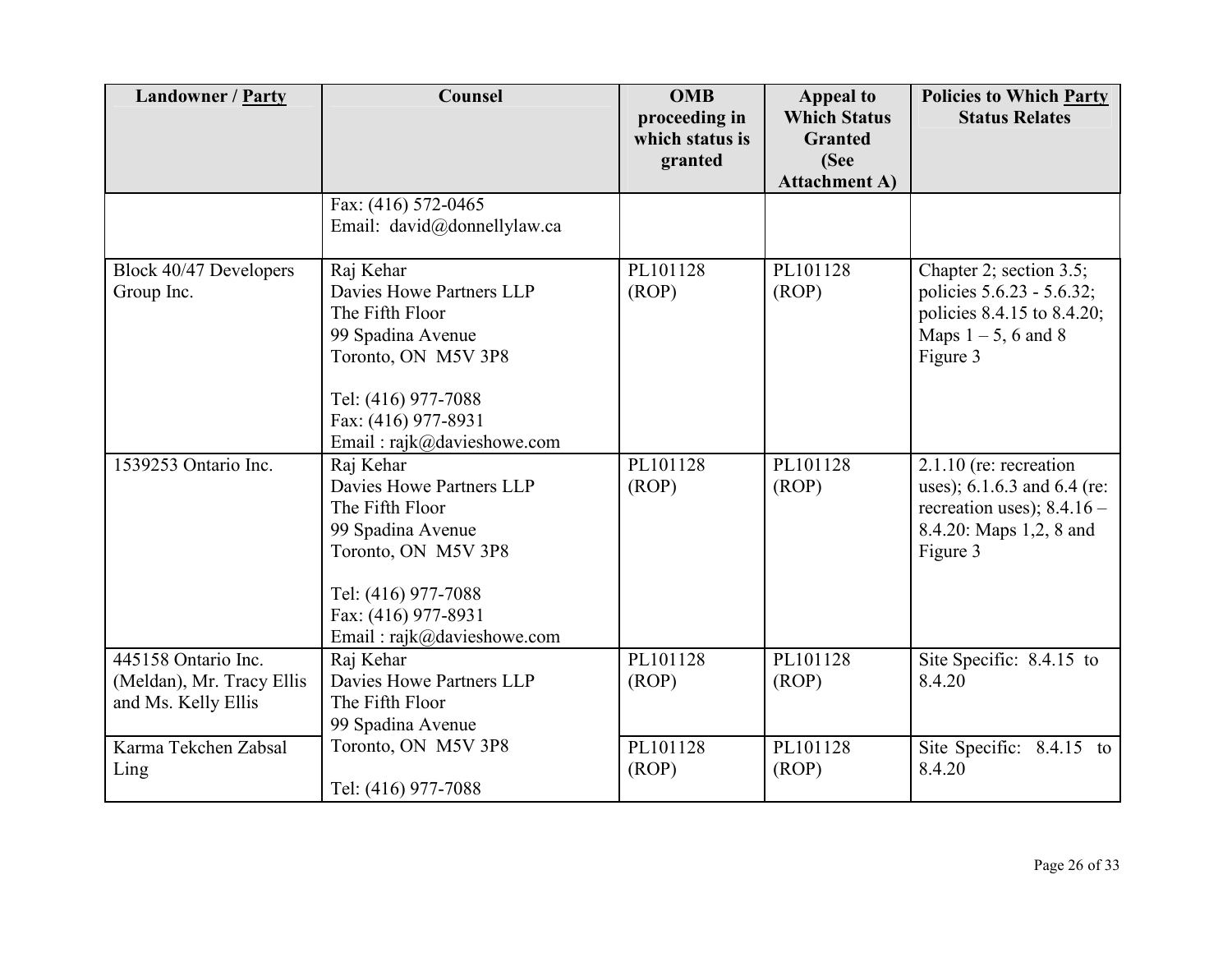| <b>Landowner / Party</b>         | <b>Counsel</b>                                          | <b>OMB</b><br>proceeding in<br>which status is | <b>Appeal to</b><br><b>Which Status</b><br><b>Granted</b> | <b>Policies to Which Party</b><br><b>Status Relates</b> |
|----------------------------------|---------------------------------------------------------|------------------------------------------------|-----------------------------------------------------------|---------------------------------------------------------|
|                                  |                                                         | granted                                        | (See                                                      |                                                         |
|                                  |                                                         |                                                | <b>Attachment A)</b>                                      |                                                         |
| 878211 Ontario Ltd.              | Fax: (416) 977-8931                                     | PL101128                                       | PL101128                                                  | Site Specific: 8.4.15 to                                |
|                                  | Email: rajk@davieshowe.com                              | (ROP)                                          | (ROP)                                                     | 8.4.20                                                  |
| Mr. Borden Kent                  |                                                         | PL101128                                       | PL101128                                                  | Site Specific: 8.4.15 to                                |
|                                  |                                                         | (ROP)                                          | (ROP)                                                     | 8.4.20                                                  |
| <b>Wholesale Forest Products</b> |                                                         | PL101128                                       | PL101128                                                  | Site Specific: 8.4.15 to                                |
| Ltd.                             |                                                         | (ROP)                                          | (ROP)                                                     | 8.4.20                                                  |
| Ms. Sheryl Kotzer, Mr.           | Diana Santo                                             | PL101128                                       | PL101128                                                  | Site specific: 8.4.15 and                               |
| Howie Kotzer, Mr.                | <b>MMM</b> Group                                        | (ROP)                                          | (ROP)                                                     | 8.4.20                                                  |
| Michael Kotzer                   | 100 Commerce Valley Drive West<br>Thornhill, ON L3T 0A1 |                                                |                                                           |                                                         |
| Mr. Gary Foch                    |                                                         | PL101128                                       | PL101128                                                  | Site specific: 8.4.15 and                               |
|                                  | Tel: (905) 882-1100                                     | (ROP)                                          | (ROP)                                                     | 8.4.20                                                  |
|                                  | Fax: (905) 882-0055                                     |                                                |                                                           |                                                         |
|                                  | E: santod@mmm.ca                                        |                                                |                                                           |                                                         |
| South Sharon                     | <b>Jason Park</b>                                       | PL101233                                       | PL101233                                                  | ROPA <sub>1</sub>                                       |
| Developments Inc.                | Fraser Milner Casgrain                                  | (ROPA1)                                        | (ROPA 1)                                                  |                                                         |
|                                  | 77 King Street West, Suite 400                          |                                                |                                                           |                                                         |
|                                  | Toronto, ON M5K 0A1                                     |                                                |                                                           |                                                         |
|                                  | Tel: (416) 863-4786                                     |                                                |                                                           |                                                         |
|                                  | Fax: (416) 863-4592                                     |                                                |                                                           |                                                         |
|                                  | Email: jason.park@fmc-law.com                           |                                                |                                                           |                                                         |
|                                  |                                                         |                                                |                                                           |                                                         |
| <b>Acorn Development</b>         | Roslyn Houser                                           | PL101233                                       | PL101233                                                  | ROPA <sub>1</sub>                                       |
| Corporation                      | Goodmans LLP                                            | (ROPA1)                                        | (ROPA1)                                                   |                                                         |
|                                  | Barristers and Solicitors                               |                                                |                                                           |                                                         |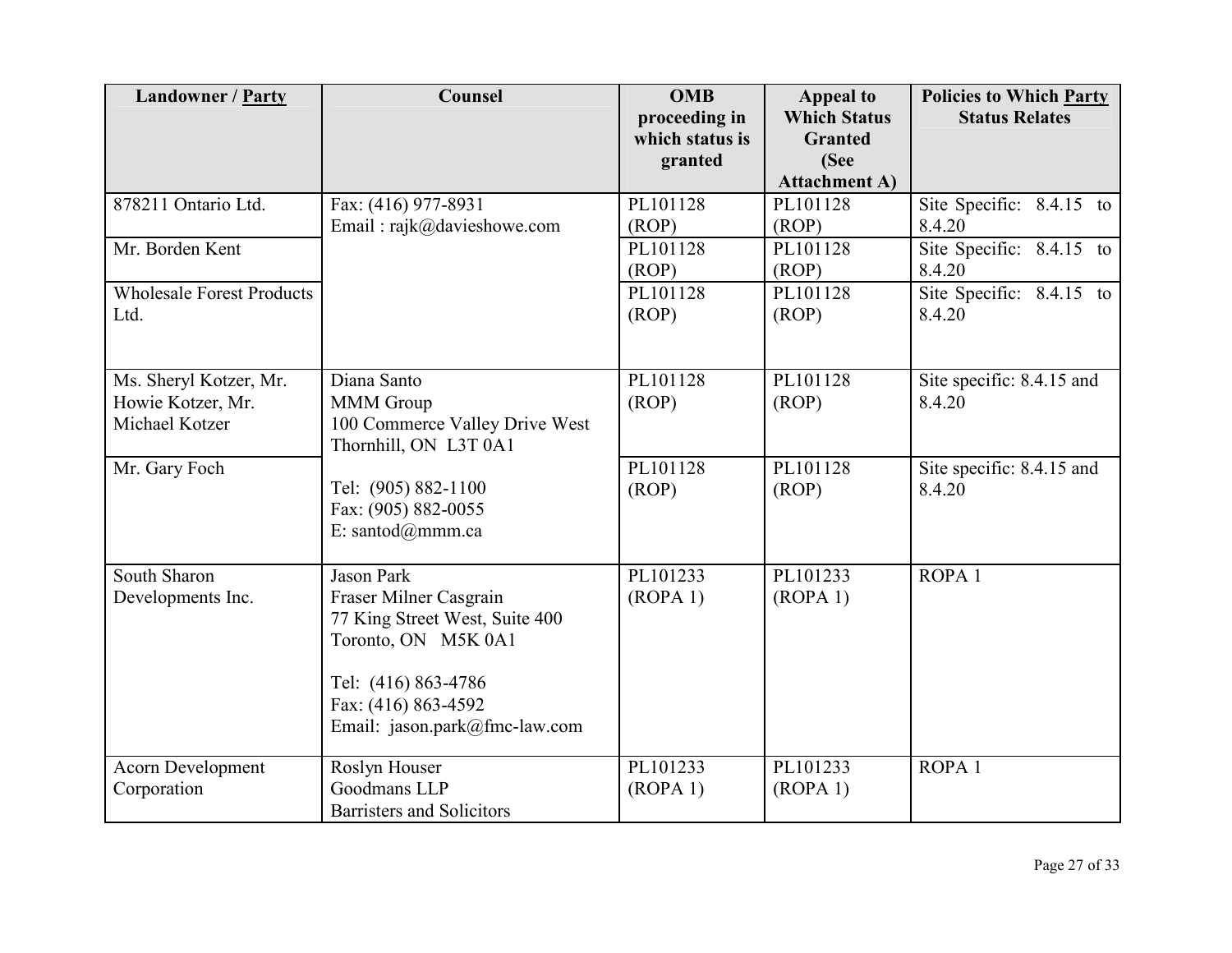| <b>Landowner</b> / <b>Party</b> | <b>Counsel</b>                | <b>OMB</b><br>proceeding in<br>which status is<br>granted | <b>Appeal to</b><br><b>Which Status</b><br><b>Granted</b><br>(See<br><b>Attachment A)</b> | <b>Policies to Which Party</b><br><b>Status Relates</b> |
|---------------------------------|-------------------------------|-----------------------------------------------------------|-------------------------------------------------------------------------------------------|---------------------------------------------------------|
| Ladyfield Construction          | Bay Adelaide Centre           |                                                           |                                                                                           |                                                         |
| Ltd.,                           | 333 Bay Street                |                                                           |                                                                                           |                                                         |
|                                 | Suite 3400                    |                                                           |                                                                                           |                                                         |
| Farm Cove Holdings Inc.,        | Toronto, ON M5H 2S7           |                                                           |                                                                                           |                                                         |
| Fetlar Holdings Ltd.            | Tel: (416) 597-4119           |                                                           |                                                                                           |                                                         |
|                                 | Fax: (416) 979-1234           |                                                           |                                                                                           |                                                         |
|                                 | Email: $r$ houser@goodmans.ca |                                                           |                                                                                           |                                                         |

# **Landowner / Participant Status**

| Landowner/<br>Participant                      | Counsel                                                                             | proceeding<br><b>OMB</b><br>in which status is<br>granted | Appeal to Which<br><b>Status Granted</b><br>Attachment<br>(See<br>A) | Policies to Which<br><b>Participant Status Relates</b>                                                  |
|------------------------------------------------|-------------------------------------------------------------------------------------|-----------------------------------------------------------|----------------------------------------------------------------------|---------------------------------------------------------------------------------------------------------|
| <b>Trevor Rose</b>                             | Howard Friedman<br>HBR Planning Centre Inc.                                         | PL101128 (ROP)                                            | PL101128                                                             | Participant status sought to<br>monitor 2.2.19, 2.2.31,                                                 |
| Angelo Antonangeli,<br>Leslie Gardens          | 66 Prospect Street<br>Unit "A", Suite 2<br>Newmarket, ON L3Y 3S9                    |                                                           |                                                                      | 2.2.34, 2.2.35, Map<br>8,6.3.7(d), 8.3.3. and<br>definition of "Agricultural"                           |
| 1450968 Ontario<br>Inc.<br>c/o Peter Gorin     | Tel: (905) 853-1841<br>Email: hbrplanning@bellnet.ca                                |                                                           |                                                                      | Uses"                                                                                                   |
| <b>Intracorp Projects</b><br>Acquisitions Ltd. | Michael Melling<br>Davies Howe Partners LLP<br>The Fifth Floor<br>99 Spadina Avenue | PL101128 (ROP)                                            | PL101128                                                             | Participant status sought to<br>monitor and protect<br>interests respecting<br>designation, mapping and |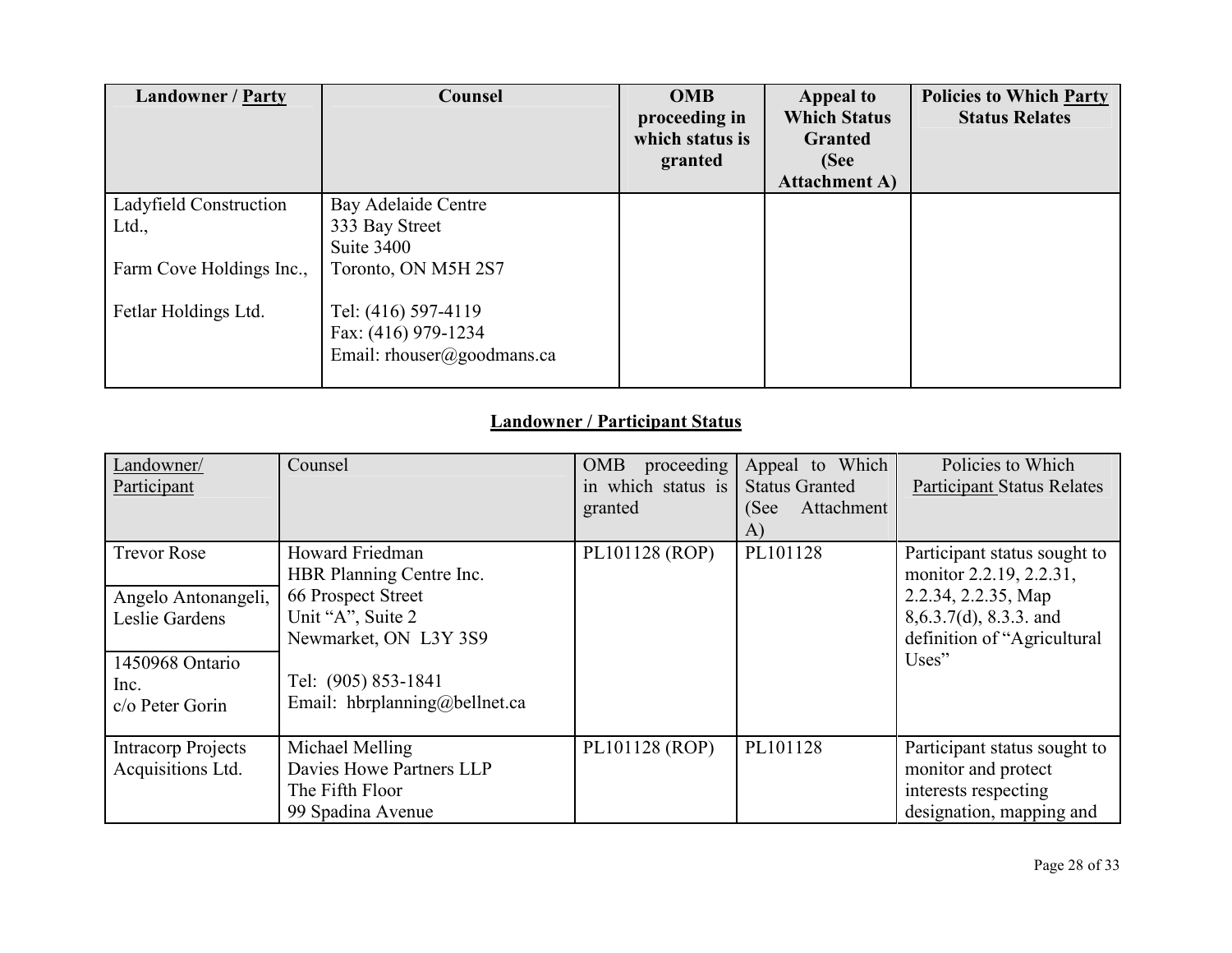| Landowner/<br>Participant                                                           | Counsel                                                                                                                                                                             | OMB<br>proceeding<br>in which status is<br>granted | Appeal to Which<br><b>Status Granted</b><br>(See<br>Attachment<br>A) | Policies to Which<br><b>Participant Status Relates</b>                                                                                                 |
|-------------------------------------------------------------------------------------|-------------------------------------------------------------------------------------------------------------------------------------------------------------------------------------|----------------------------------------------------|----------------------------------------------------------------------|--------------------------------------------------------------------------------------------------------------------------------------------------------|
|                                                                                     | Toronto, ON M5V 3P8<br>Tel: (416) 977-7088<br>Fax: (416) 977-8931<br>Email: michaelm@davieshowe.com                                                                                 |                                                    |                                                                      | policies applicable to<br>subject lands in Richmond<br>Hill as identified in May 9,<br>2011 email from Mr.<br>Melling.                                 |
| South Sharon<br>Developments Inc.                                                   | <b>Jason Park</b><br>Fraser Milner Casgrain<br>77 King Street West, Suite 400<br>Toronto, ON M5K 0A1<br>Tel: (416) 863-4786<br>Fax: (416) 863-4592<br>Email: jason.park@fmc-law.com | PL101128 (ROP)<br>PL101233 (ROPA<br>1)             | PL101128<br>ROPA <sub>1</sub>                                        | Participant status sought to<br>monitor proceedings to<br>ensure no amendments that<br>would impact subject lands<br>set out in May 9, 2011<br>letter. |
| William H. Worden<br>and Yvonne W.<br>Worden<br><b>Montanaro Estates</b><br>Limited | Jeffrey E. Streisfield<br>Land Law<br>310 Hillhurst Blvd.<br>Toronto, ON M6B 1N1<br>Tel: (416) 460-2518<br>Email: jeffrey@landplanlaw.com                                           | PL101128 (ROP)                                     | PL101128                                                             | Participant status with<br>respect to Chapter 2 of<br>ROP.                                                                                             |
| Markham Gateway<br>Inc.                                                             | Roger T. Beaman<br><b>Thomson Rogers</b><br>Suite 3100 390 Bay Street<br>Toronto, ON M5H 1W2<br>Tel: (416) 868-3100<br>Fax: (416) 868-3134                                          | PL101128 (ROP)                                     | PL101128                                                             |                                                                                                                                                        |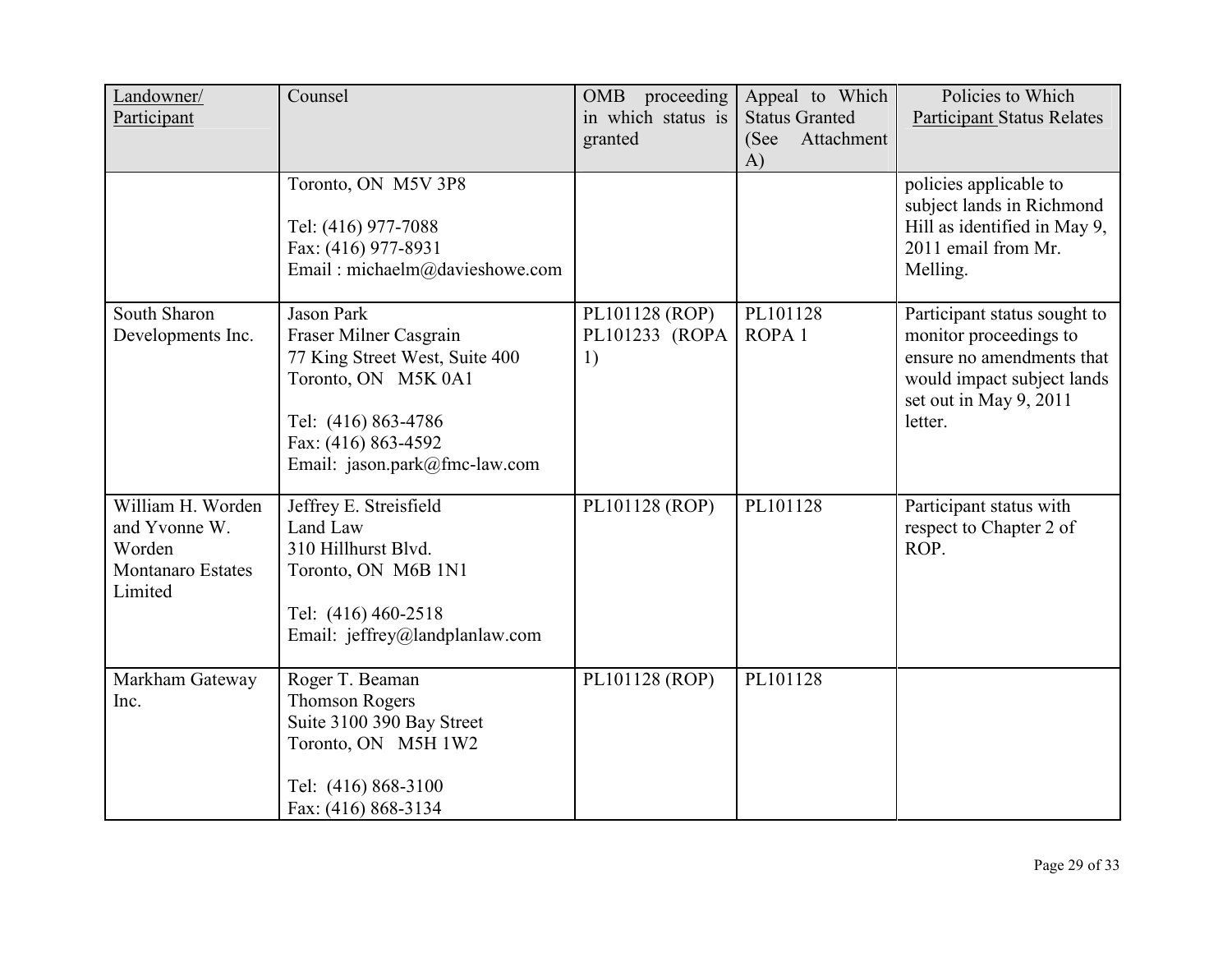| Landowner/<br>Participant          | Counsel                                                                                                                                                                                                                             | OMB proceeding<br>in which status is<br>granted                  | Appeal to Which<br><b>Status Granted</b><br>(See<br>Attachment<br>$\bf{A}$ | Policies to Which<br><b>Participant Status Relates</b>                                               |
|------------------------------------|-------------------------------------------------------------------------------------------------------------------------------------------------------------------------------------------------------------------------------------|------------------------------------------------------------------|----------------------------------------------------------------------------|------------------------------------------------------------------------------------------------------|
|                                    | Email:rbeaman@thomsonrogers.com                                                                                                                                                                                                     |                                                                  |                                                                            |                                                                                                      |
| 165 Pine Grove<br>Investments Inc. | Adam Brown<br><b>Sherman Brown</b><br>Barristers & Solicitors<br>5075 Yonge Street, Suite 900<br>Toronto, ON M2N 6C6<br>Tel: (416) 224-9800<br>Fax: (416) 222-3091<br>Email: adam@shermanbrown.com                                  | PL101128 (ROP)<br>PL101237 (ROPA<br>$\left( \frac{2}{2} \right)$ | PL101128<br>PL101237                                                       | Participant status to<br>monitor policies 5.1, 5.2<br>and 5.3 and ROPA 2.                            |
| Devon Lane<br>Construction Ltd.    | Lyn Townsend<br><b>TOWNSEND and ASSOCIATES</b><br><b>Barristers and Solicitors</b><br>10-1525 Cornwall Road<br>Oakville, Ontario<br>L6J 0B2<br>Tel: (905) 829 8600 / Fac: (905)<br>829 2035<br>E-mail:<br>lyn.townsend@ltownsend.ca | PL101128 (ROP)                                                   | PL101128 (ROP)                                                             | Provisions specified and<br>agreed upon as between the<br>Region and Devon Lane<br>Construction Ltd. |
| Haulover<br>Investments Ltd.       | Jeffrey E. Streisfield<br>Land Law<br>310 Hillhurst Blvd.<br>Toronto, ON M6B 1N1<br>Tel: (416) 460-2518<br>Email: jeffrey@landplanlaw.com                                                                                           | PL101128 (ROP)                                                   | PL101128                                                                   | Site Specific:<br>8.4.15 to 8.4.20                                                                   |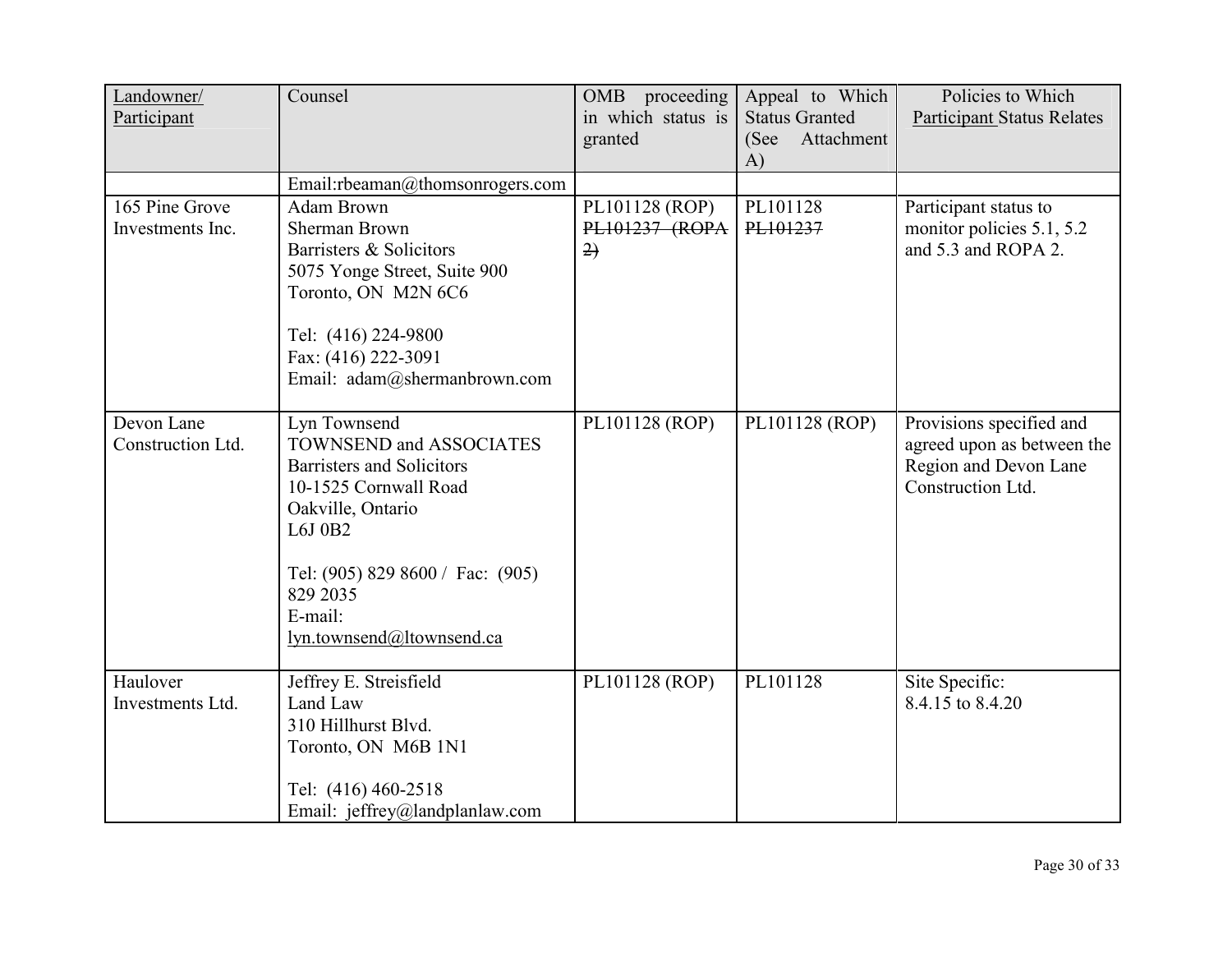## **Attachment A: List of Appellants**

(**Note**: Strikethrough denotes either a withdrawal of appeal, dismissal of appeal and/or settlement of appeal)

York Region Official Plan – OMB Case No. PL101128

- 1. Angus Glen North West Inc. and Angus Glen Holdings Inc.
- 2. E. Manson Investments
- 3. North Leslie Residential Landowners Group Inc.
- 4. North Markham Landowners Group
	- <sup>1212763</sup> Ontario Limited
	- 1463069 Ontario Limited
	- <sup>1512406</sup> Ontario Limited
	- $\blacksquare$  1612286 Ontario Inc.
	- 4551 Elgin Mills Developments Limited
	- **CAVCOE Holding Ltd.**
	- First Elgin Mills Developments Inc.
	- Glendower Properties Inc.
	- Kennedy Elgin Developments Limited
	- **Mackenzie 48 Investments Limited**
	- **Major Kennedy Developments Limited**
	- **Major Kennedy South Developments Limited**
	- Frambordeaux Developments Inc.
	- **The Tsialtas, Peter and Cathy**
	- Tung Kee Investment Limited Partnership
	- Warden Mills Developments Limited
	- **EXACORP Ventures Inc.**

Romandale Farms Limited (previously part of Appellant 4)

- 5. Loblaw Properties Limited
- 6. Rice Commercial Group of Companies
- 7. Yonge Green Lane Developments Limited
- 8. Mr. Allen Eng
- 9. Mr. John Hayes
- 10. Mr. Paul Jadilebovski
- 11. Mr. Peter Antonopoulos
- 12. Mr. Philip Comartin
- 13. Mr. Shai Perlmutter
- 14. Mr. Steven DeFreitas
- 15. Peat Farmers of Ontario represented by Mr. Phil Comartin
- 16. Property Owners with Rights Association represented by Paul Jadilebovski
- 17. Kau & Associates L.P.
- 18. Block 27 Landowners Group
- 19 Dorzil Developments (Bayview) Ltd.
- 20. Westlin Farms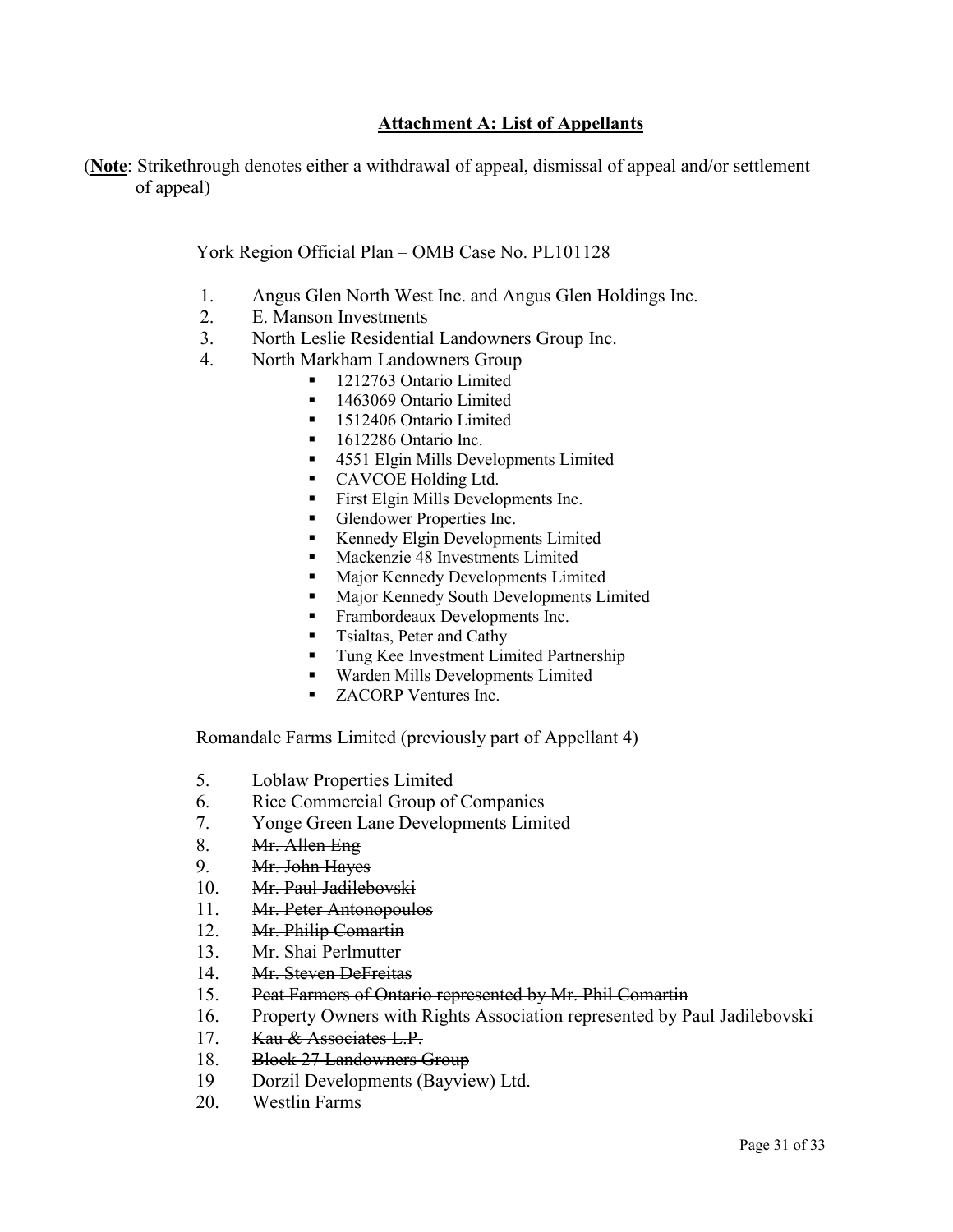- 21. Lucia Milani and Rizmi Holdings Limited
- 22. Daraban Holdings Limited
- 23. Smart Centres and Calloway Real Estate Investment Trust
- 24. Yonge Bayview Holdings Inc.
- 25. 583753 Ontario Ltd.
- 26. 775377 Ontario Ltd.
- 27. Helmhorst Investments Ltd.
- 28. Aurora 2C Landowners Group Inc.
- 29. W. J. Smith Gardens Limited
- 30. Metrus Development Inc.
- 31. Upper City Corporation and Clear Point Developments
- 32. Minotar Holdings Inc, Cor-lots Development, Cherokee Holdings and Halvan 5.5 Investments Limited
- 33. Dalton and Alan Faris and Eden Mills Estates Inc.
- 34. Robert G. Sikura
- 35. Aurora-Leslie Developments Inc.
- 36. Fieldgate Developments and TACC Developments
- 37. Times Group Corporation
- 38. Memorial Gardens Canada Limited
- 40. 583753 Ontario Ltd.
- 41. Amir Hessam Limited and 668152 Ontario Ltd.
- 42. Arten Developments Inc.
- 43. Sanmike Construction Ltd.
- 44. Canada Mortgage and Housing Corporation
- 46. Mahamevna Bhavana Asapuwa Toronto
- 47. The Mandarin Golf and Country Club Inc. and AV Investments II Inc.
- 48. Cornerstone Christian Community Church
- 49. Tesmar Holdings Inc.
- 50. Sustainable Vaughan
- 51. Markham Gateway Inc.
- 52 CHFMS, also referred to as Trinison (previously part of Appellant 4)
	- Coleby Investments Inc.
	- Highcove Investments Inc.
	- Firwood Holdings Inc.
	- Major McCowan Developments Limited
	- Summerlane Realty Corp.

## **Amendment 1 – Urban Expansion in the Town of East Gwillimbury – OMB Case No. PL101233**

- Dalton and Alan Faris
- $\blacksquare$  Eden Mills Estates Inc.
- **Martin Pick, Thomas Pick and 132463 Ontario Inc.**
- Rice Commercial Group of Companies